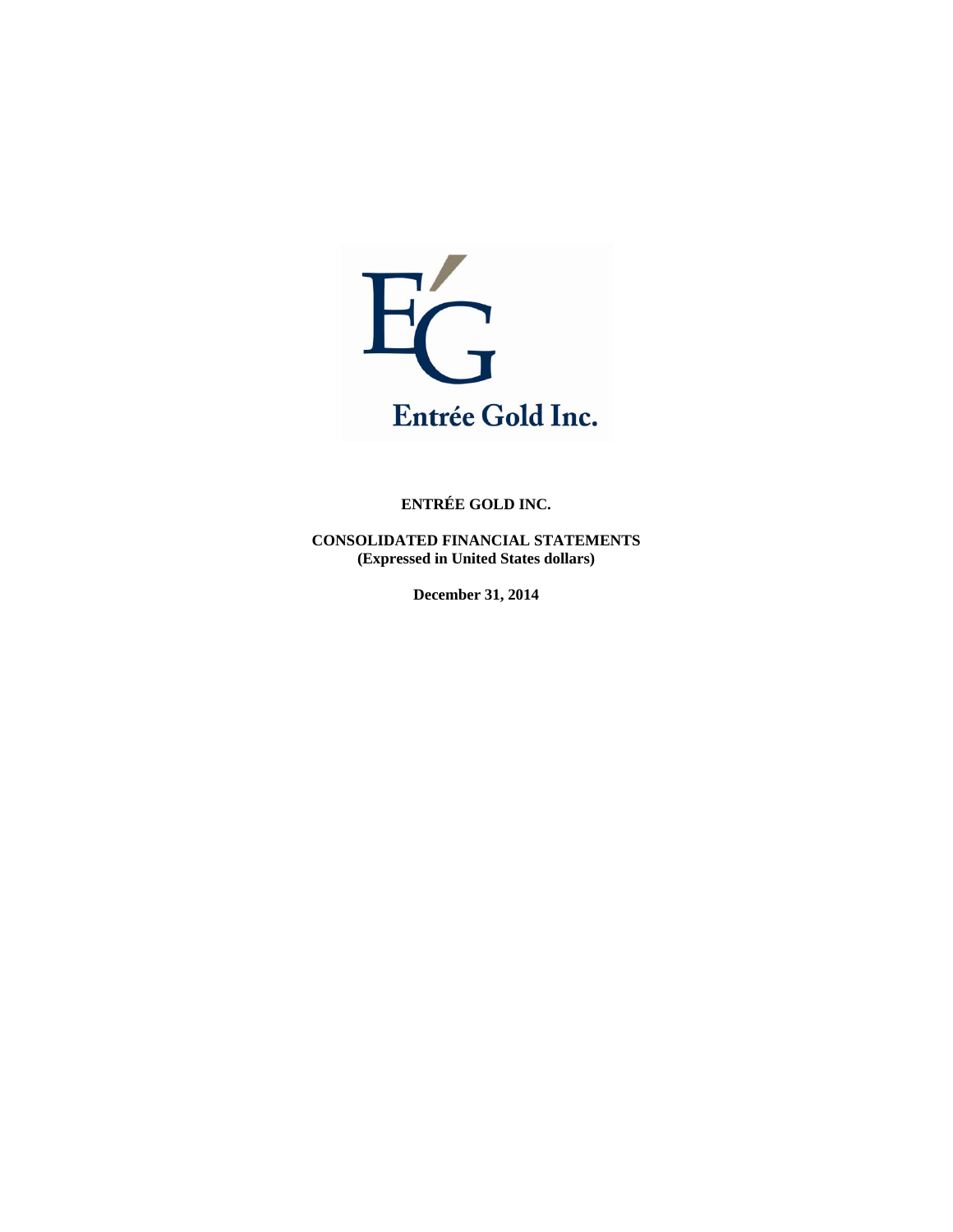# $D_{\text{AVIDSON}} \&$  COMPANY LLP  $\_\_\text{\tiny{Chartered}\,Accountants}$

# **REPORT OF INDEPENDENT REGISTERED PUBLIC ACCOUNTING FIRM**

To the Shareholders and Directors of Entrée Gold Inc.

We have audited the accompanying consolidated financial statements of Entrée Gold Inc. (the "Company"), which comprise the consolidated balance sheets as of December 31, 2014 and 2013, and the related consolidated statements of operations and comprehensive loss, stockholders' equity, and cash flows for the years ended December 31, 2014, 2013, and 2012. These consolidated financial statements are the responsibility of the Company's management. Our responsibility is to express an opinion on these consolidated financial statements based on our audits.

We conducted our audits in accordance with the standards of the Public Company Accounting Oversight Board (United States). Those standards require that we plan and perform the audit to obtain reasonable assurance about whether the consolidated financial statements are free of material misstatement. An audit includes examining, on a test basis, evidence supporting the amounts and disclosures in the consolidated financial statements. An audit also includes assessing the accounting principles used and significant estimates made by management, as well as evaluating the overall consolidated financial statement presentation. We believe that our audits provide a reasonable basis for our opinion.

In our opinion, the consolidated financial statements referred to above present fairly, in all material respects, the financial position of Entrée Gold Inc. as of December 31, 2014 and 2013, and the results of its operations and its cash flows for the years ended December 31, 2014, 2013, and 2012 in conformity with accounting principles generally accepted in the United States of America.

# **"DAVIDSON & COMPANY LLP"**

Vancouver, Canada Chartered Accountants

March 30, 2015



1200 - 609 Granville Street, P.O. Box 10372, Pacific Centre, Vancouver, B.C., Canada V7Y 1G6 Telephone (604) 687-0947 Fax (604) 687-6172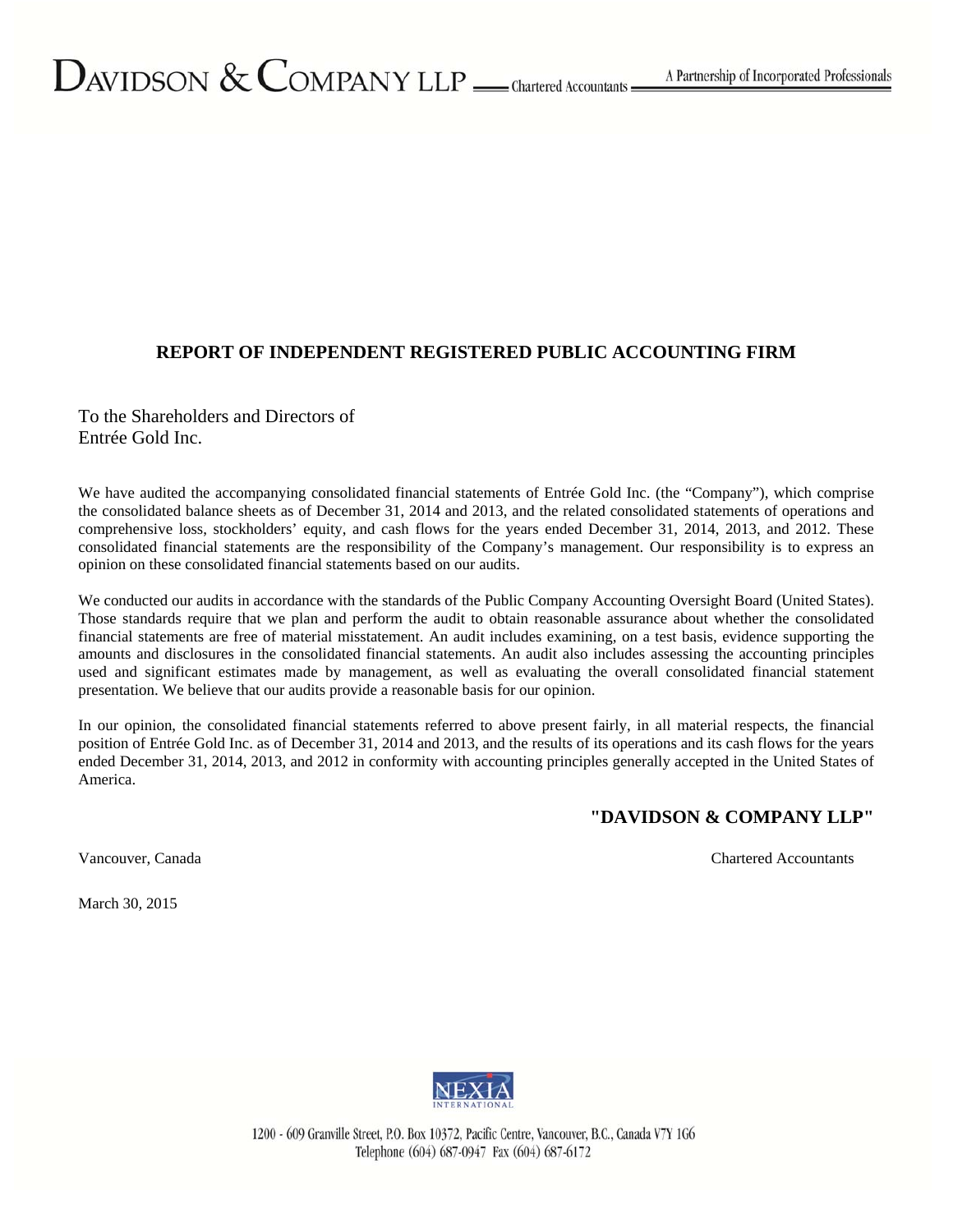# CONSOLIDATED BALANCE SHEETS

(Expressed in United States dollars)

|                                                                      |            | December 31,<br>2014 | December 31,<br>2013 |
|----------------------------------------------------------------------|------------|----------------------|----------------------|
| <b>ASSETS</b>                                                        |            |                      |                      |
| <b>Current</b>                                                       |            |                      |                      |
| Cash and cash equivalents (Note 3)                                   | \$         | 33,517,096           | \$<br>46,701,216     |
| Receivables                                                          |            | 133,729              | 203,346              |
| Prepaid expenses                                                     |            | 856,358              | 751,140              |
| Total current assets                                                 |            | 34,507,183           | 47,655,702           |
| Equipment (Note 5)                                                   |            | 177,566              | 288,943              |
| Mineral property interests (Note 6)                                  |            | 44,419,538           | 48,806,565           |
| Reclamation deposits                                                 |            | 474,959              | 491,808              |
| Other assets                                                         |            | 111,252              | 152,087              |
| <b>Total assets</b>                                                  | \$         | 79,690,498           | \$<br>97,395,105     |
| <b>LIABILITIES AND STOCKHOLDERS' EQUITY</b>                          |            |                      |                      |
| <b>Current</b>                                                       |            |                      |                      |
| Accounts payable and accrued liabilities                             | $\sqrt{3}$ | 1,903,472            | \$<br>1,261,206      |
| Loans payable to Oyu Tolgoi LLC (Note 7)                             |            | 6,355,408            | 5,978,133            |
| Deferred revenue (Note 8)                                            |            | 34,507,372           | 37,638,211           |
| Deferred income tax liabilities (Note 11)                            |            | 3,407,124            | 7,340,516            |
| <b>Total liabilities</b>                                             |            | 46,173,376           | 52,218,066           |
| <b>Stockholders' equity</b>                                          |            |                      |                      |
| Common stock, no par value, unlimited number authorized, (Note 9)    |            | 177,138,693          | 177,065,075          |
| 146,984,385 (December 31, 2013 - 146,734,385) issued and outstanding |            |                      |                      |
| Additional paid-in capital                                           |            | 20,346,551           | 20,095,161           |
| Accumulated other comprehensive income (loss) (Note 14)              |            | (2,850,122)          | 465,615              |
| Accumulated deficit                                                  |            | (161, 118, 000)      | (152, 448, 812)      |
| Total stockholders' equity                                           |            | 33,517,122           | 45,177,039           |
| Total liabilities and stockholders' equity                           | \$         | 79,690,498           | \$<br>97,395,105     |
|                                                                      |            |                      |                      |

# **Nature and continuance of operations** (Note 1)

 **Commitments and Contingencies** (Note 16)

# **Subsequent events** (Note 18)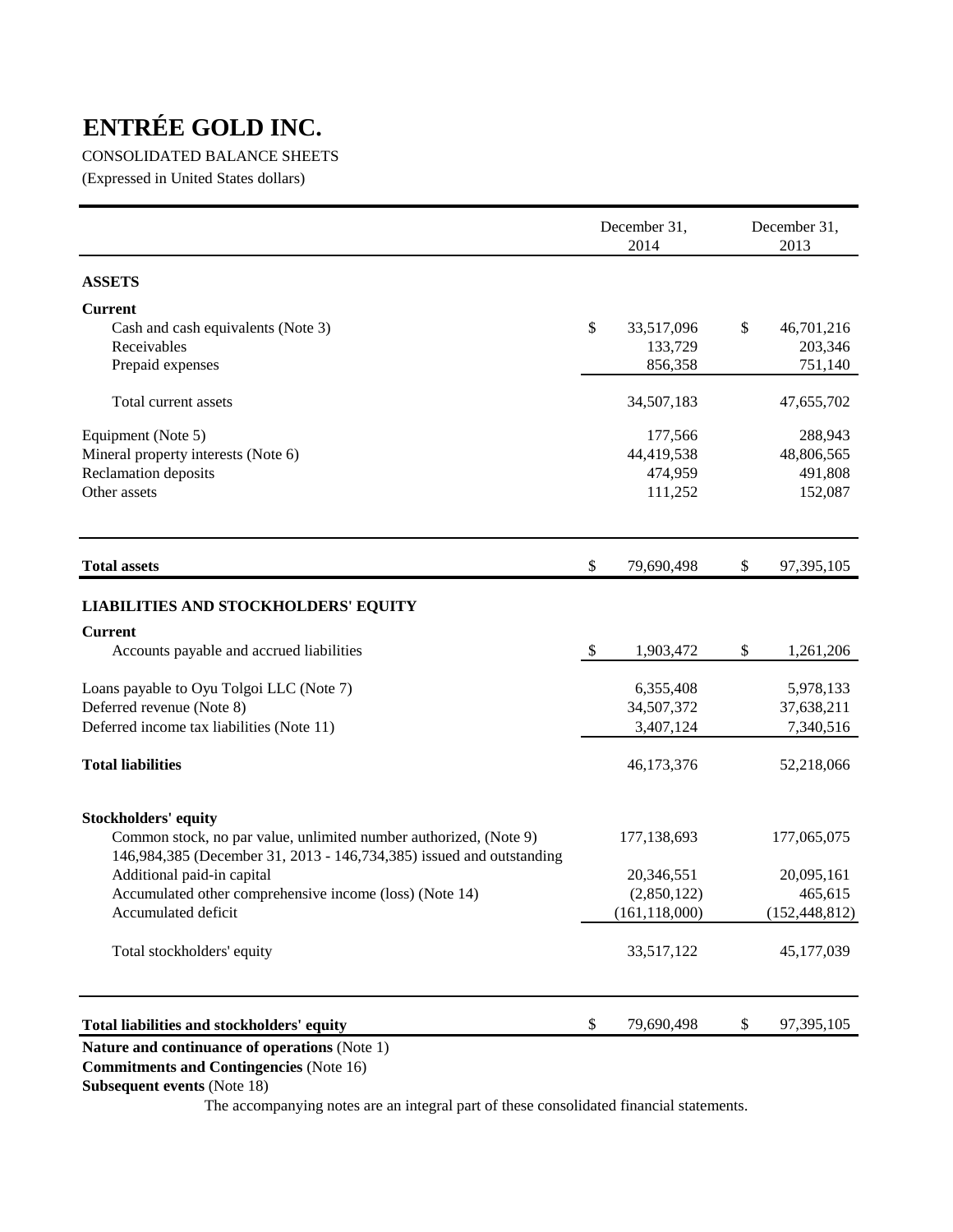CONSOLIDATED STATEMENTS OF OPERATIONS AND COMPREHENSIVE LOSS

(Expressed in United States dollars)

|                                                        | Year Ended        |              | Year Ended                      |              | Year Ended     |
|--------------------------------------------------------|-------------------|--------------|---------------------------------|--------------|----------------|
|                                                        | December 31,      |              | December 31,                    |              | December 31,   |
|                                                        | 2014              |              | 2013                            |              | 2012           |
|                                                        |                   |              |                                 |              |                |
| <b>EXPENSES</b>                                        |                   |              |                                 |              |                |
| Exploration (Note 6)                                   | \$<br>9,054,887   | $\mathbb{S}$ | 6,102,992                       | $\mathbb{S}$ | 8,234,354      |
| General and administration                             | 4,151,910         |              | 6,638,262                       |              | 5,236,226      |
| Consultancy and advisory fees                          | 830,623           |              | 1,941,130                       |              |                |
| Impairment of mineral property interests (Note 6)      | 552,095           |              | 437,732                         |              | 486,746        |
| Depreciation                                           | 65,517            |              | 102,941                         |              | 150,654        |
| Gain on sale of mineral property interests             | (28,096)          |              | (451, 892)                      |              | (104, 914)     |
| Foreign exchange gain                                  | (1,978,854)       |              | (1, 113, 728)                   |              | (187, 773)     |
| <b>Loss from operations</b>                            | (12, 648, 082)    |              | (13,657,437)                    |              | (13, 815, 293) |
| Interest income                                        | 295,023           |              | 431,596                         |              | 190,449        |
| Interest expense (Note 4)                              | (264, 869)        |              | (260, 453)                      |              | (229, 359)     |
| Loss from equity investee (Note 4)                     | (107, 907)        |              | (146, 051)                      |              | (1,012,156)    |
| Fair value adjustment of asset backed commercial paper |                   |              | 147,564                         |              |                |
| Loss before income taxes                               | (12, 725, 835)    |              | (13, 484, 781)                  |              | (14, 866, 359) |
| Current income tax recovery (expense) (Note 11)        | 123,255           |              | (319, 112)                      |              |                |
| Deferred income tax recovery (expense) (Note 11)       | 3,933,392         |              | 2,381,868                       |              | (329,770)      |
| <b>Net loss</b>                                        | \$<br>(8,669,188) | $\mathbb{S}$ | (11, 422, 025)                  | \$           | (15, 196, 129) |
| Comprehensive loss:                                    |                   |              |                                 |              |                |
| Net loss                                               | \$                |              | $(8,669,188)$ \$ $(11,422,025)$ |              | \$(15,196,129) |
| Foreign currency translation adjustment (Note 14)      | (3,315,737)       |              | (2,787,404)                     |              | 1,351,668      |
| <b>Comprehensive loss:</b>                             | (11,984,925)      |              | (14,209,429)                    |              | \$(13,844,461) |
|                                                        |                   |              |                                 |              |                |
| Basic and diluted net loss per share                   | \$<br>$(0.06)$ \$ |              | $(0.08)$ \$                     |              | (0.12)         |
| Weighted average number of common shares outstanding   | 146,883,700       |              | 143,847,888                     |              | 128,650,791    |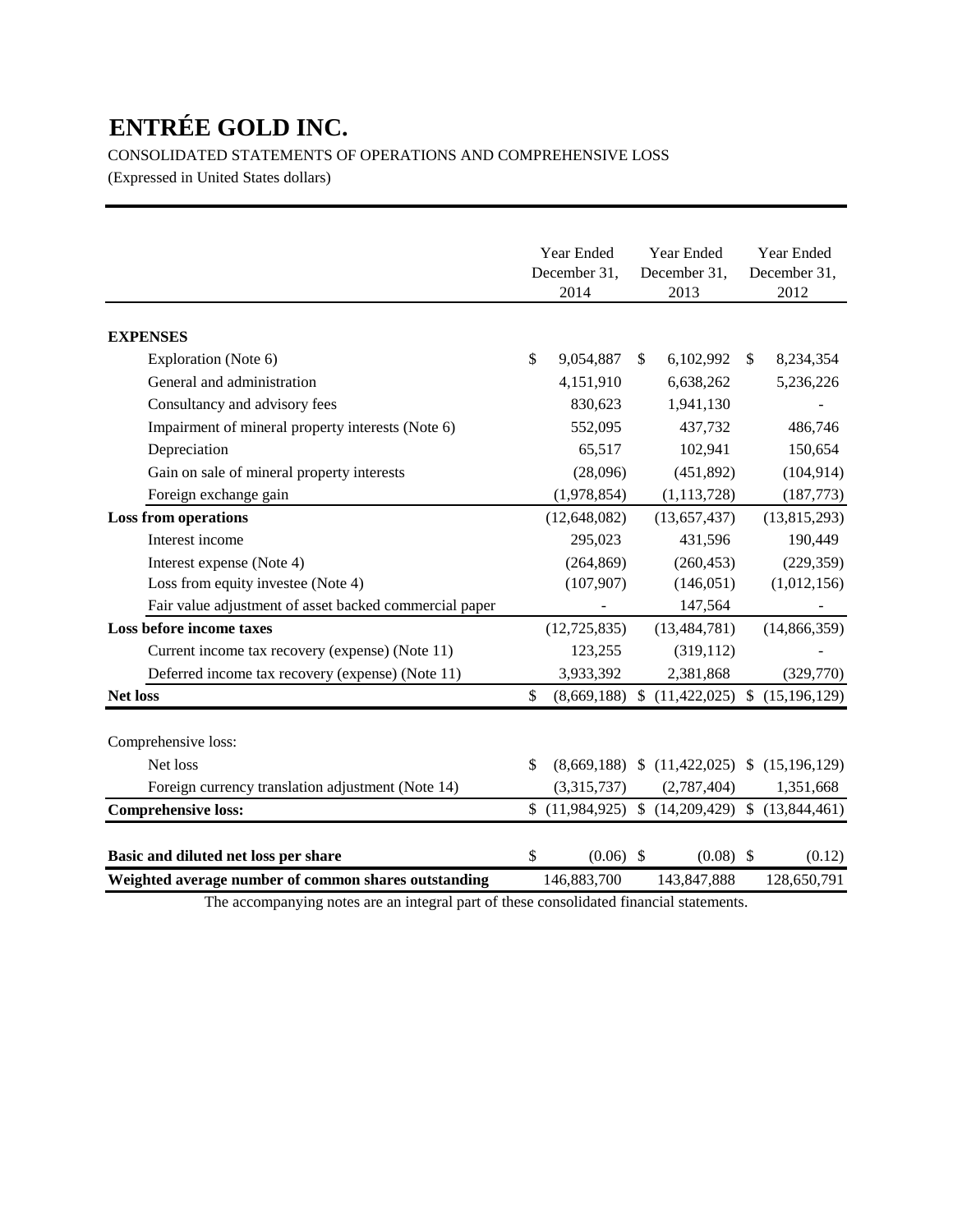CONSOLIDATED STATEMENT OF STOCKHOLDERS' EQUITY

(Expressed in United States dollars)

|                                         | Number of<br><b>Shares</b> |              | Common<br>Stock |     | Additional<br>Paid-in Capital | Accumulated<br>Other Comprehensive<br>Income (Loss) | Accumulated<br>Deficit |              | Total<br>Stockholders'<br>Equity |
|-----------------------------------------|----------------------------|--------------|-----------------|-----|-------------------------------|-----------------------------------------------------|------------------------|--------------|----------------------------------|
| Balance, December 31, 2011              | 127,016,788                | $\mathbb{S}$ | 165,574,192     | \$  | 17,420,307                    | \$<br>1,901,351                                     | \$<br>(125,830,658)    | $\mathbb{S}$ | 59,065,192                       |
| Shares issued:                          |                            |              |                 |     |                               |                                                     |                        |              |                                  |
| Exercise of over allotment              | 1,320,455                  |              | 1,628,583       |     | $\sim$                        |                                                     |                        |              | 1,628,583                        |
| Exercise of stock options               |                            |              | (44, 679)       |     | 44,679                        |                                                     |                        |              |                                  |
| Mineral property interests              | 540,000                    |              | 378,776         |     |                               |                                                     |                        |              | 378,776                          |
| Stock-based compensation                |                            |              |                 |     | 1,207,878                     |                                                     |                        |              | 1,207,878                        |
| Share issuance costs                    |                            |              | (108, 058)      |     |                               |                                                     |                        |              | (108, 058)                       |
| Foreign currency translation adjustment |                            |              |                 |     |                               | 1,351,668                                           | $\sim$                 |              | 1,351,668                        |
| Net loss                                |                            |              |                 |     |                               |                                                     | (15, 196, 129)         |              | (15, 196, 129)                   |
| Balance, December 31, 2012              | 128,877,243                | \$           | 167,428,814     | \$  | 18,672,864                    | \$<br>3,253,019                                     | \$<br>(141, 026, 787)  | $\mathbb{S}$ | 48,327,910                       |
| Shares issued:                          |                            |              |                 |     |                               |                                                     |                        |              |                                  |
| Private placement                       | 17,857,142                 |              | 9,722,897       |     |                               |                                                     |                        |              | 9,722,897                        |
| Stock-based compensation                |                            |              |                 |     | 1,422,297                     |                                                     |                        |              | 1,422,297                        |
| Share issuance costs                    |                            |              | (86, 636)       |     |                               |                                                     |                        |              | (86, 636)                        |
| Foreign currency translation adjustment |                            |              |                 |     |                               | (2,787,404)                                         |                        |              | (2,787,404)                      |
| Net loss                                |                            |              |                 |     |                               |                                                     | (11, 422, 025)         |              | (11, 422, 025)                   |
| Balance, December 31, 2013              | 146,734,385                | \$           | 177,065,075     | \$. | 20,095,161                    | \$<br>465,615                                       | \$<br>(152, 448, 812)  | \$           | 45,177,039                       |
| Shares issued:                          |                            |              |                 |     |                               |                                                     |                        |              |                                  |
| Mineral property interests              | 250,000                    |              | 73,618          |     |                               |                                                     |                        |              | 73,618                           |
| Stock-based compensation                |                            |              |                 |     | 251,390                       |                                                     |                        |              | 251,390                          |
| Foreign currency translation adjustment |                            |              |                 |     |                               | (3,315,737)                                         |                        |              | (3,315,737)                      |
| Net loss                                |                            |              |                 |     |                               |                                                     | (8,669,188)            |              | (8,669,188)                      |
| Balance, December 31, 2014              | 146,984,385                | \$           | 177,138,693     | \$. | 20,346,551                    | \$<br>(2,850,122)                                   | \$<br>(161, 118, 000)  | \$           | 33,517,122                       |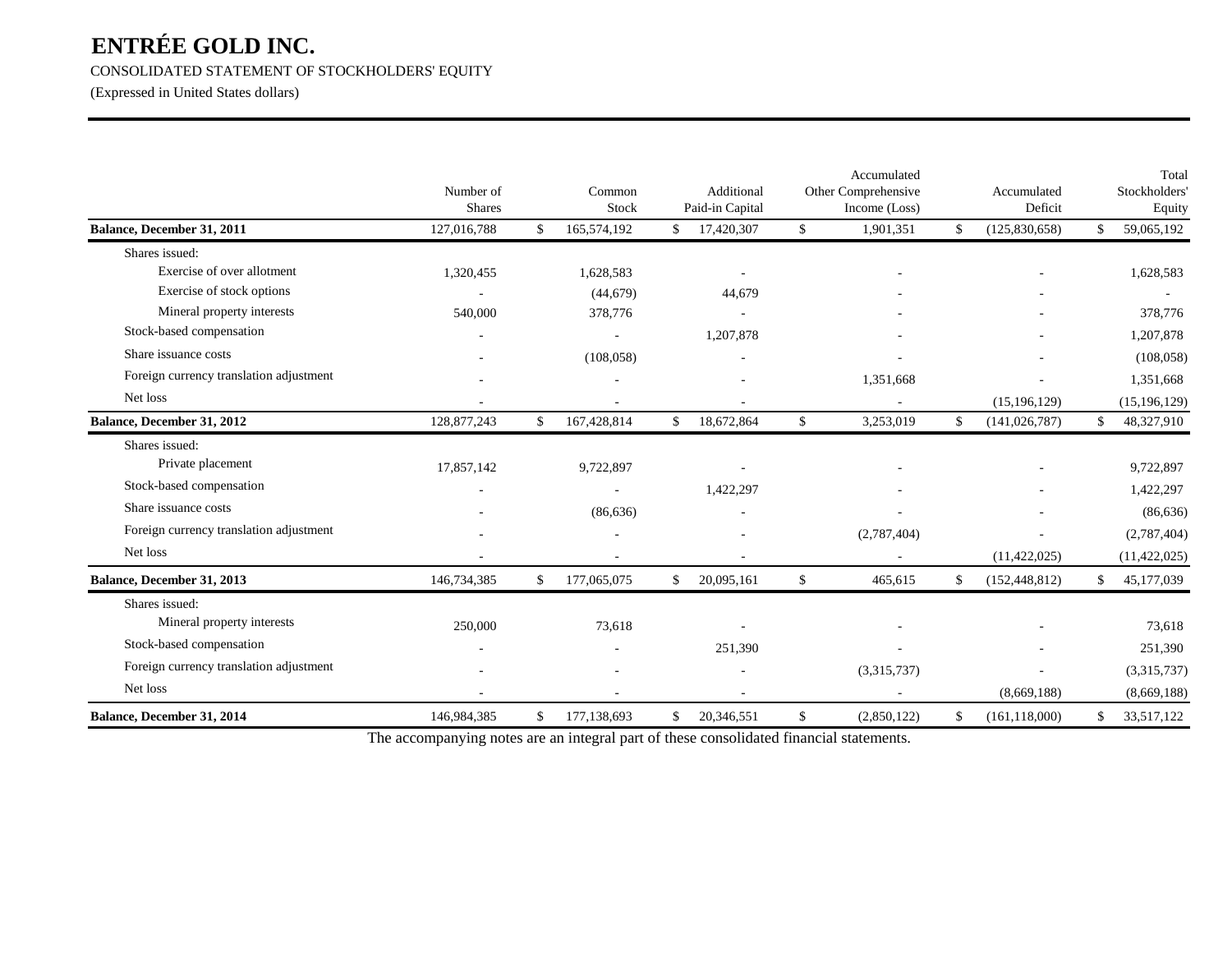CONSOLIDATED STATEMENTS OF CASH FLOWS

(Expressed in United States dollars)

|                                                     |                           | Year Ended<br>December 31,<br>2014 |     | Year Ended<br>December 31,<br>2013 | Year Ended<br>December 31,<br>2012 |
|-----------------------------------------------------|---------------------------|------------------------------------|-----|------------------------------------|------------------------------------|
| <b>CASH FLOWS FROM OPERATING ACTIVITIES</b>         |                           |                                    |     |                                    |                                    |
| Net loss                                            | \$                        | (8,669,188)                        | -\$ | $(11,422,025)$ \$                  | (15, 196, 129)                     |
| Items not affecting cash:                           |                           |                                    |     |                                    |                                    |
| Depreciation                                        |                           | 65,517                             |     | 102,941                            | 150,654                            |
| Stock-based compensation                            |                           | 251,390                            |     | 1,422,297                          | 1,207,878                          |
| Loss from equity investee                           |                           | 107,907                            |     | 146,051                            | 1,012,156                          |
| Interest expense                                    |                           | 264,869                            |     | 260,453                            | 229,359                            |
| Deferred income tax expense (recovery)              |                           | (3,933,392)                        |     | (2,381,868)                        | 329,770                            |
| Gain on sale of mineral property interests          |                           | (28,096)                           |     | (451, 892)                         | (104, 914)                         |
| Impairment of mineral property interests            |                           | 552,095                            |     | 437,732                            | 486,746                            |
| Unrealized foreign exchange gain                    |                           | (1,966,349)                        |     | (919, 289)                         | (178, 639)                         |
| Other items not affecting cash                      |                           | 38,075                             |     | 44,202                             | 67,021                             |
| Changes in assets and liabilities:                  |                           |                                    |     |                                    |                                    |
| Receivables                                         |                           | 55,362                             |     | 6,109                              | 209,098                            |
| Prepaid expenses                                    |                           | (176, 164)                         |     | (22, 569)                          | 197,321                            |
| Other assets                                        |                           | 35,451                             |     | (3,592)                            | 22,913                             |
| Accounts payable and accrued liabilities            |                           | 784,886                            |     | 760,600                            | (1,235,090)                        |
| Deposit on metal credit delivering obligation       |                           |                                    |     | 40,000,000                         |                                    |
| Net cash provided by (used in) operating activities |                           | (12, 617, 637)                     |     | 27,979,150                         | (12, 801, 856)                     |
| <b>CASH FLOWS FROM FINANCING ACTIVITIES</b>         |                           |                                    |     |                                    |                                    |
| Proceeds from issuance of capital stock             |                           |                                    |     | 9,722,897                          | 1,628,583                          |
| Share issue costs                                   |                           |                                    |     | (86, 636)                          | (108, 058)                         |
| Net cash provided by financing activities           |                           |                                    |     | 9,636,261                          | 1,520,525                          |
|                                                     |                           |                                    |     |                                    |                                    |
| <b>CASH FLOWS FROM INVESTING ACTIVITIES</b>         |                           |                                    |     |                                    |                                    |
| Mineral property interests                          |                           | (100,000)                          |     | (50,000)                           | (3,910,000)                        |
| Reclamation deposits                                |                           | 17,249                             |     | 115,180                            | (207, 962)                         |
| Short-term investments                              |                           |                                    |     |                                    | 5,076,271                          |
| Acquisition of equipment                            |                           | (13,074)                           |     | (7,623)                            | (35,893)                           |
| Proceeds from sale of royalty interest              |                           |                                    |     | 5,000,000                          |                                    |
| Proceeds from sale of mineral property interests    |                           | 28,096                             |     | 451,892                            | 104,914                            |
| Net cash provided by (used in) investing activities |                           | (67, 729)                          |     | 5,509,449                          | 1,027,330                          |
| Effect of foreign currency translation on cash and  |                           |                                    |     |                                    |                                    |
| cash equivalents                                    |                           | (498, 754)                         |     | (679, 152)                         | (2,689)                            |
| Change in cash and cash equivalents                 |                           |                                    |     |                                    |                                    |
| during the year                                     |                           | (13, 184, 120)                     |     | 42,445,708                         | (10, 256, 690)                     |
| Cash and cash equivalents, beginning of the year    |                           | 46,701,216                         |     | 4,255,508                          | 14,512,198                         |
|                                                     |                           |                                    |     |                                    |                                    |
| Cash and cash equivalents, end of the year          | \$                        | 33,517,096                         | \$  | 46,701,216                         | \$<br>4,255,508                    |
| Cash paid for interest during the year              | \$                        |                                    | \$  |                                    | \$                                 |
| Cash paid for income taxes during the year          | $\boldsymbol{\mathsf{S}}$ | $(135,583)$ \$                     |     |                                    | \$                                 |

Supplemental disclosure with respect to cash flows (Note 15)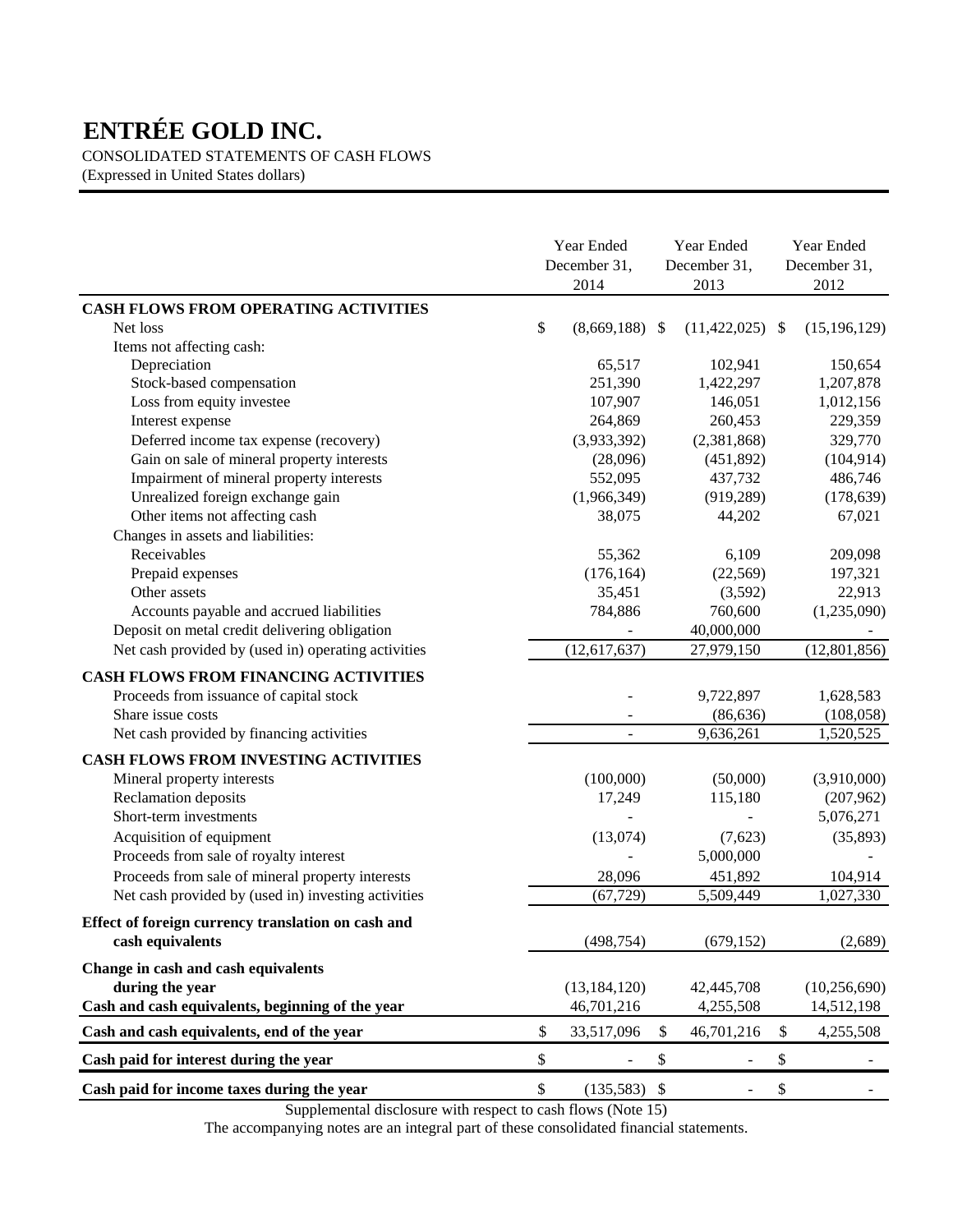#### **1. NATURE AND CONTINUANCE OF OPERATIONS**

Entrée Gold Inc. was incorporated under the laws of the Province of British Columbia on July 19, 1995 and continued under the laws of the Yukon Territory on January 22, 2003. On May 27, 2005, Entrée Gold Inc. changed its governing jurisdiction from the Yukon Territory to British Columbia by continuing into British Columbia under the *Business Corporations Act* (British Columbia). The principal business activity of Entrée Gold Inc., together with its subsidiaries (collectively referred to as the "Company"), is the exploration of mineral property interests. To date, the Company has not generated significant revenues from its operations and is considered to be in the exploration stage.

All amounts are expressed in United States dollars, except for certain amounts denoted in Canadian dollars ("C\$"), and Australian dollars ("A\$").

These consolidated financial statements have been prepared on the assumption that the Company will be able to realize its assets and discharge its liabilities in the normal course of business. The Company currently earns no operating revenues. Continued operations of the Company are dependent upon the Company's ability to secure additional equity capital or receive other financial support, and in the longer term to generate profits from business operations. Management believes that the Company has sufficient working capital to maintain its operations for the next fiscal year.

#### **2. SIGNIFICANT ACCOUNTING POLICIES**

#### **Principles of consolidation**

These consolidated financial statements have been prepared in conformity with generally accepted accounting principles ("GAAP") in the United States of America and include the accounts of the Company and all of its subsidiaries. All significant intercompany transactions and balances have been eliminated upon consolidation.

#### **Use of estimates**

The preparation of consolidated financial statements in accordance with United States generally accepted accounting principles requires management to make estimates and assumptions that affect the reported amounts of assets and liabilities and the disclosure of contingent assets and liabilities at the date of the financial statements and the reported amount of revenues and expenses during the reporting period. The Company regularly evaluates estimates and assumptions related to deferred income tax asset valuations, asset impairment, stock-based compensation, valuation of asset-backed commercial paper and loss contingencies. The Company bases its estimates and assumptions on current facts, historical experience and various other factors that it believes to be reasonable under the circumstances, the results of which form the basis for making judgements about the other sources. The actual results experienced by the Company may differ materially and adversely from the Company's estimates. To the extent there are material differences between estimates and the actual results, future results of operations will be affected.

#### **Cash and cash equivalents**

Cash and cash equivalents includes cash in banks, money market funds, and certificates of term deposits with maturities of less than three months from inception, which are readily convertible to known amounts of cash and which, in the opinion of management, are subject to an insignificant risk of loss in value. The Company had \$33,517,096 in cash at December 31, 2014.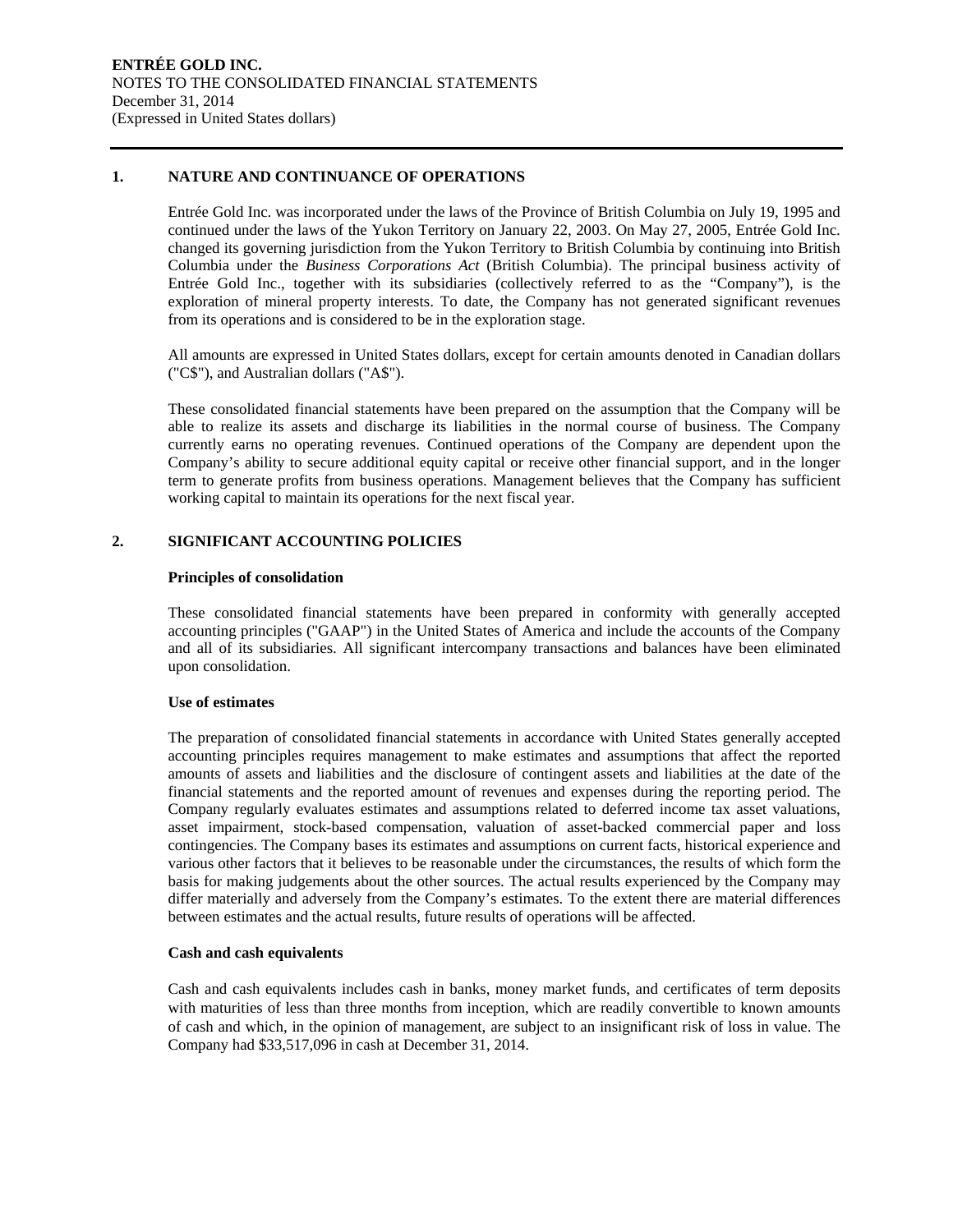#### **2. SIGNIFICANT ACCOUNTING POLICIES** (cont'd...)

#### **Long-term investments**

Long-term investments in companies in which the Company has voting interests of 20% to 50% or where the Company has the ability to exercise significant influence, are accounted for using the equity method. Under this method, the Company's share of the investees' earnings and losses is included in operations and its investments therein are adjusted by a like amount. Dividends received are credited to the long-term investment accounts.

Other long-term investments are classified as "available-for-sale" investments and unrealized gains and losses on these investments are recorded in accumulated other comprehensive income as a separate component of stockholders' equity, unless the declines in market value are judged to be other than temporary, in which case the losses are recognized in income in the period. Gains and losses from the sale of these investments are included in income in the period.

#### **Equipment**

Equipment, consisting of office, computer, field equipment and buildings, is recorded at cost less accumulated depreciation. Depreciation is recorded on a declining balance basis at rates ranging from 20% to 30% per annum.

#### **Mineral property interests**

Costs of exploration and costs of carrying and retaining unproven properties are expensed as incurred. The Company considers mineral rights to be tangible assets and accordingly, the Company capitalizes certain costs related to the acquisition of mineral rights.

#### **Asset retirement obligation**

The Company records the fair value of the liability for closure and removal costs associated with the legal obligations upon retirement or removal of any tangible long-lived assets where the initial recognition of any liability will be capitalized as part of the asset cost and depreciated over its estimated useful life. To date, the Company has not incurred any asset retirement obligations.

#### **Impairment of long-lived assets**

Long-lived assets are continually reviewed for impairment whenever events or changes in circumstances indicate that the carrying amount of an asset may not be recoverable. Recoverability of assets to be held and used is measured by a comparison of the carrying amount of an asset to future net cash flows expected to be generated by the asset. If such assets are considered to be impaired, the impairment to be recognized is measured by the amount by which the discounted carrying amount of the assets exceeds the fair value of the assets.

#### **Stock-based compensation**

The Company applies the fair value method of accounting for all stock option awards, whereby the Company recognizes a compensation expense for all stock options awarded to employees, officers and consultants based on the fair value of the options on the date of grant, which is determined using the Black Scholes option pricing model. The options are expensed over the vesting period of the options.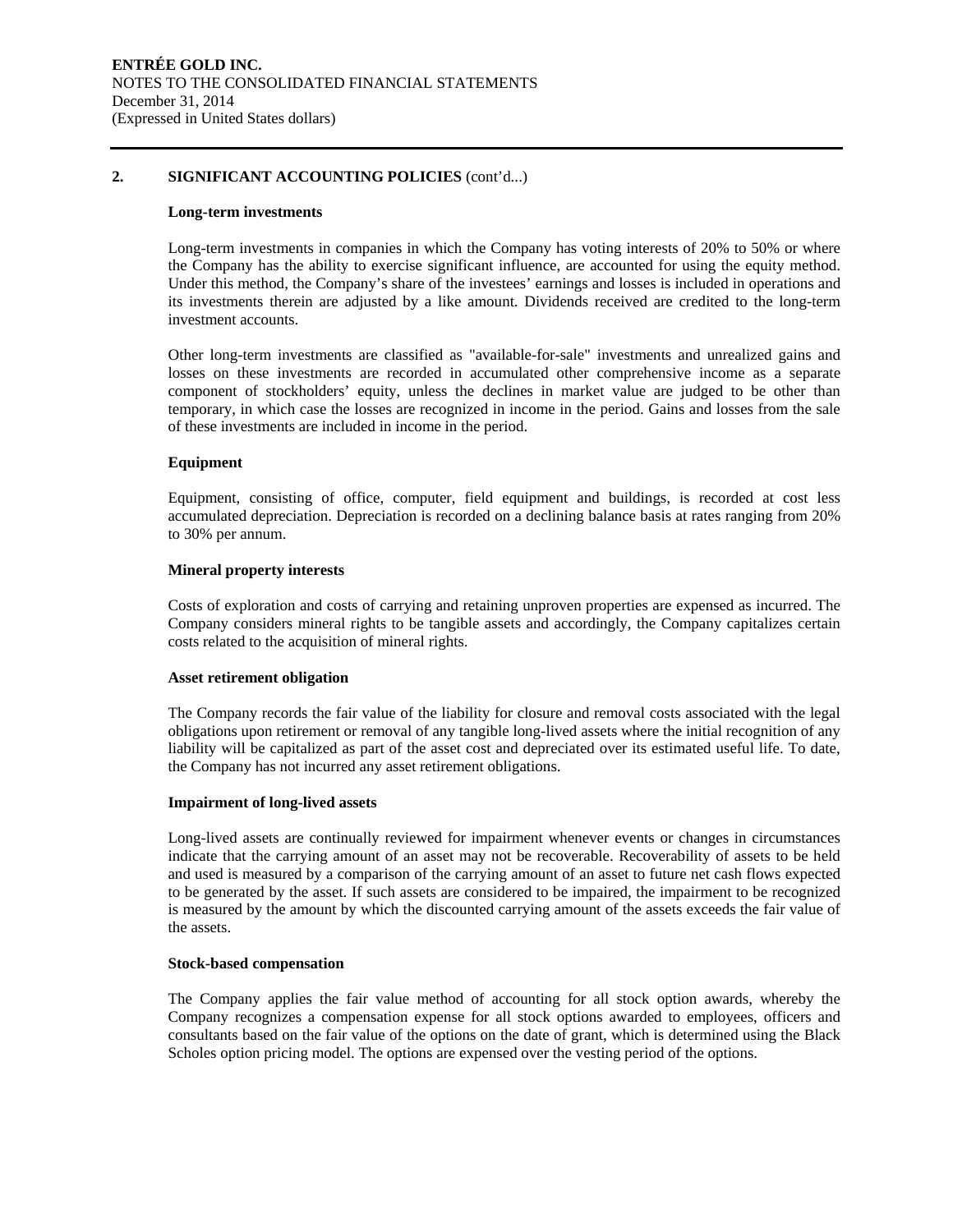#### **2. SIGNIFICANT ACCOUNTING POLICIES** (cont'd…)

#### **Financial instruments**

The Company classifies financial assets and liabilities as held-for-trading, available-for-sale, held-tomaturity, loans and receivables or other financial liabilities depending on their nature. Financial assets and financial liabilities are recognized at fair value on their initial recognition, except for those arising from certain related party transactions which are accounted for at the transferor's carrying amount or exchange amount.

Financial assets and liabilities classified as held-for-trading are measured at fair value, with gains and losses recognized in net income. Financial assets classified as held-to-maturity, loans and receivables, and financial liabilities other than those classified as held-for-trading are measured at amortized cost, using the effective interest method of amortization. Financial assets classified as available-for-sale are measured at fair value, with unrealized gains and losses being recognized as other comprehensive income until realized, or if an unrealized loss is considered other than temporary, the unrealized loss is recorded in income.

The Company classifies its financial instruments as follows:

Cash and cash equivalents is classified as held for trading, and is measured at fair value using Level 1 inputs. Receivables and accounts payable and accrued liabilities, are classified as loans and receivables, and have a fair value approximating their carrying value, due to their short-term nature. The Company's other financial instruments, reclamation deposits, and loans payable are classified as loans and receivables, and are measured at amortized cost.

#### **Income taxes**

The Company follows the asset and liability method of accounting for income taxes whereby deferred income taxes are recognized for the deferred income tax consequences attributable to differences between the financial statement carrying values of existing assets and liabilities and their respective income tax bases (temporary differences). Deferred income tax assets and liabilities are measured using enacted income tax rates expected to apply to taxable income in the years in which temporary differences are expected to be recovered or settled. The effect on deferred income tax assets and liabilities of a change in tax rates is included in income in the period in which the change occurs. The amount of deferred income tax assets recognized is limited to the amount that is more likely than not to be realized.

#### **Foreign currency translation**

The functional currency of Entrée Gold Inc. is the Canadian dollar. Accordingly, monetary assets and liabilities denominated in a foreign currency are translated at the exchange rate in effect at the balance sheet date while non-monetary assets and liabilities denominated in a foreign currency are translated at historical rates. Revenue and expense items denominated in a foreign currency are translated at exchange rates prevailing when such items are recognized in the statement of operations and comprehensive loss. Exchange gains or losses arising on translation of foreign currency items are included in the statement of operations and comprehensive loss. The functional currency of Entrée Gold Inc.'s significant subsidiaries is the United Sates dollar. Upon translation into Canadian dollars for consolidation, monetary assets and liabilities are translated at the exchange rate in effect at the balance sheet date while non-monetary assets and liabilities are translated at historical rates. Revenue and expense items are translated at exchange rates prevailing when such items are recognized in the statement of operations and comprehensive loss. Exchange gains or losses arising on translation of foreign currency items are included in the statement of operations and comprehensive loss.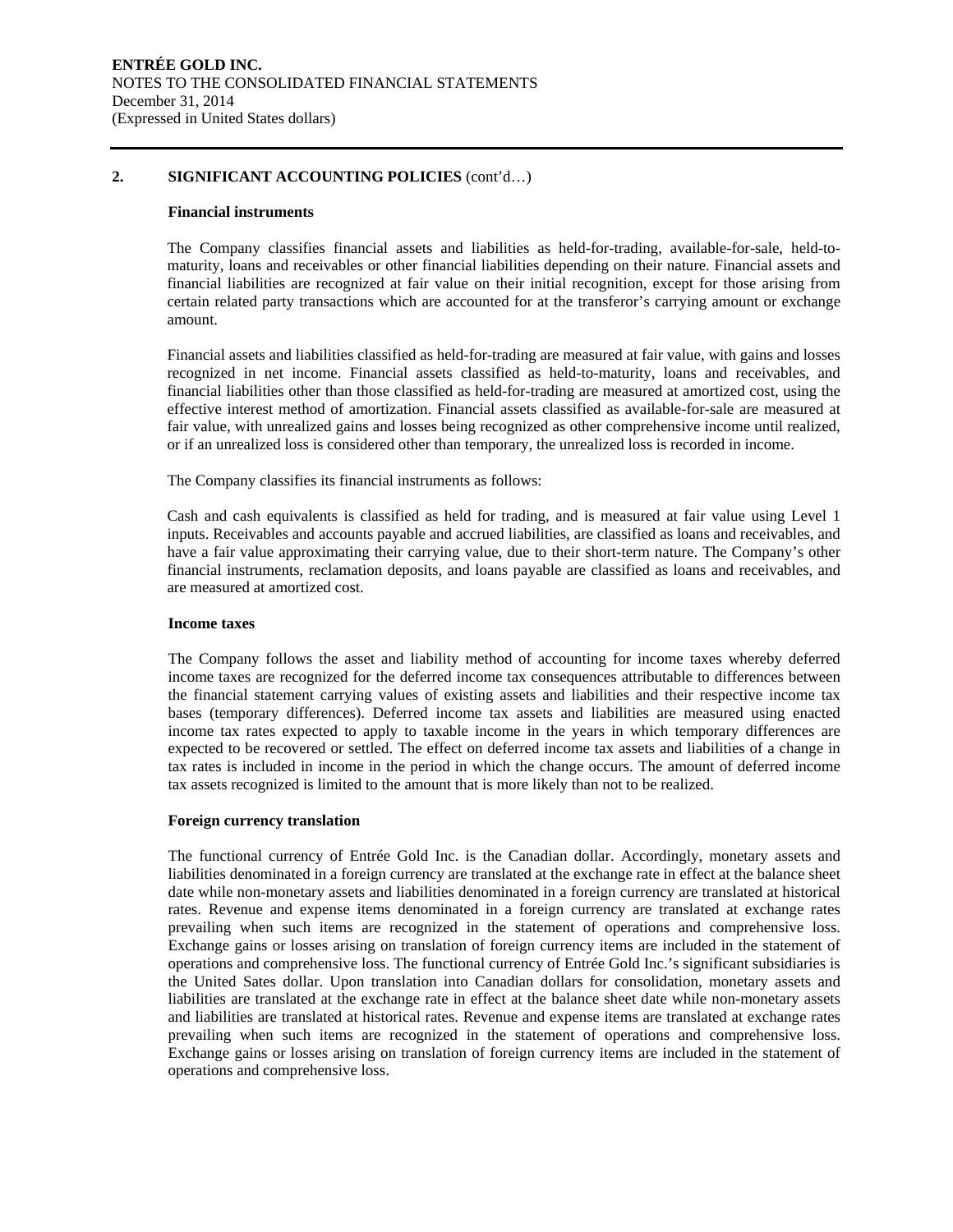#### **2. SIGNIFICANT ACCOUNTING POLICIES** (cont'd…)

#### **Foreign currency translation** (cont'd…)

The Company follows the current rate method of translation with respect to its presentation of these consolidated financial statements in the reporting currency, which is the United States dollar. Accordingly, assets and liabilities are translated into United States dollars at the period-end exchange rates while revenue and expenses are translated at the prevailing exchange rates during the period. Related exchange gains and losses are included in a separate component of stockholders' equity as accumulated other comprehensive income.

#### **Net loss per share**

Basic net loss per share is computed by dividing the net loss for the period attributable to common stockholders by the weighted average number of shares of common stock outstanding during the period. Diluted net loss per share takes into consideration shares of common stock outstanding (computed under basic loss per share) and potentially dilutive shares of common stock. Diluted net loss per share is not presented separately from basic net loss per share as the conversion of outstanding stock options and warrants into common shares would be anti-dilutive. At December 31, 2014, the total number of potentially dilutive shares of common stock excluded from basic net loss per share was 13,779,000 (December 31, 2013 - 14,400,500; December 31, 2012 - 9,223,000).

#### **Comparative figures**

Certain comparative figures have been reclassified to conform with the current year's presentation.

#### **Recent accounting pronouncements**

In June 2014, the Financial Accounting Standards Board ("FASB") issued Accounting Standards Update (ASU) No. 2014-10, "Development Stage Entities (Topic 915): Elimination of Certain Financial Reporting Requirements, Including an Amendment to Variable Interest Entities Guidance in Topic 810, Consolidation". This ASU does the following, among other things: a) eliminates the requirement to present inception-to-date information on the statements of income, cash flows, and shareholders' equity, b) eliminates the need to label the financial statements as those of a development stage entity, c) eliminates the need to disclose a description of the development stage activities in which the entity is engaged, and d) amends FASB ASC 275, "Risks and Uncertainties", to clarify that information on risks and uncertainties for entities that have not commenced planned principal operations is required. The amendments in ASU No. 2014-10 related to the elimination of Topic 915 disclosures and the additional disclosure for Topic 275 are effective for public companies for annual and interim reporting periods beginning after December 15, 2014. Early adoption is permitted. The Company has evaluated this ASU and early adopted for the period beginning on April 1, 2014.

In August 2014, the FASB issued "Disclosure of Uncertainties about an Entity's Ability to Continue as a Going Concern" ("ASU 2014-15"). Historically, there has been no guidance in GAAP about management's responsibility to evaluate whether there is substantial doubt about an entity's ability to continue as a going concern. This ASU clarifies when and how management should be assessing their ability to continue as a going concern. ASU 2014-15 is effective for fiscal years ending after December 15, 2016. Early adoption of this standard is permitted, and the Company expects to adopt the standard for the fiscal year ending December 31, 2015. The Company expects the adoption of ASU 2014-15 will have an impact on the frequency with which going concern assessments are conducted but does not expect the adoption to have significant changes to existing disclosure.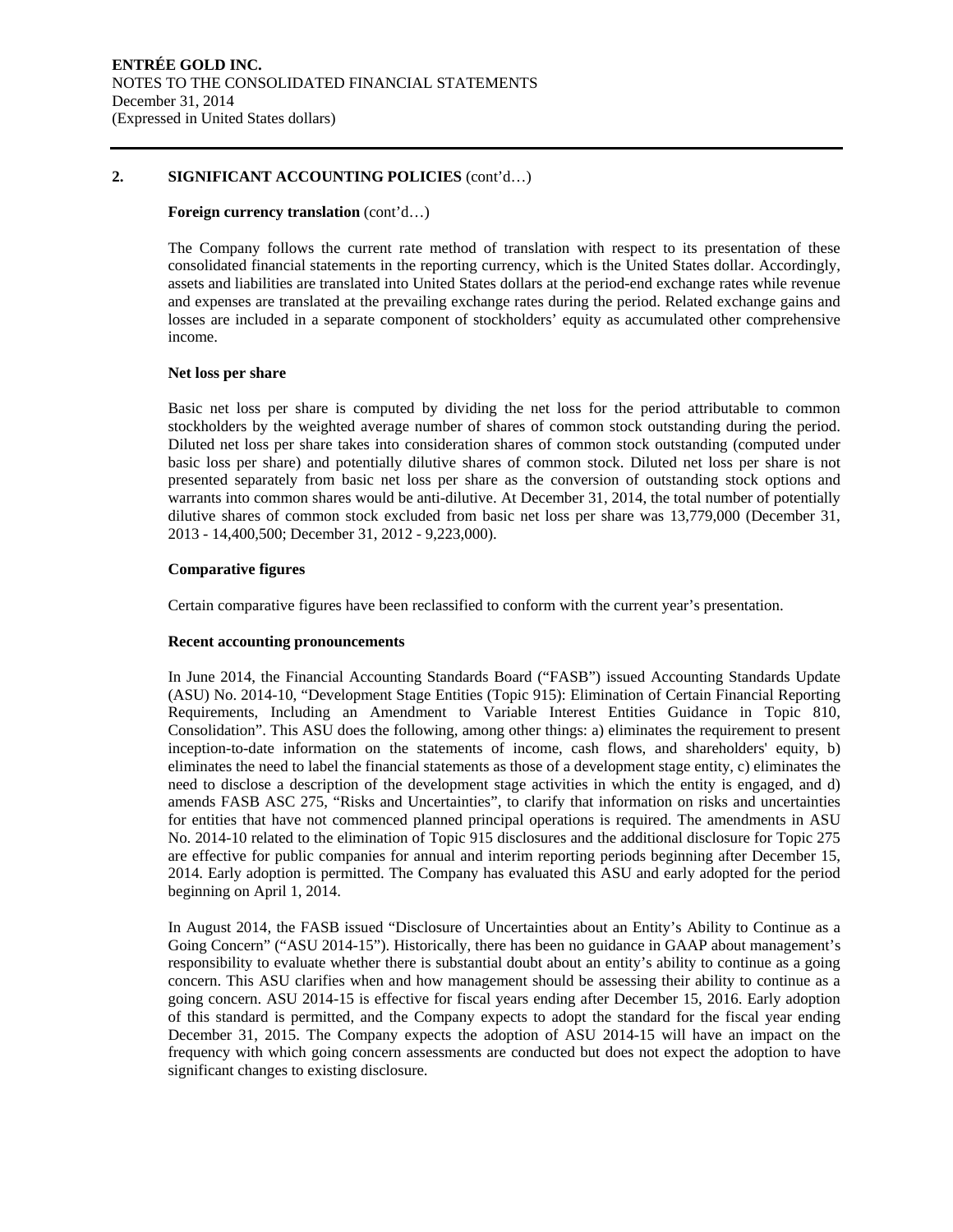#### **3. CASH AND CASH EQUIVALENTS**

Cash and cash equivalents consist of cash at bank and in hand of \$33,517,096 as at December 31, 2014 (December 31, 2013 - \$46,701,216).

#### **4. LONG-TERM INVESTMENTS**

#### *Equity Method Investment*

The Company accounts for its interest in a joint venture with Oyu Tolgoi LLC ("OTLLC"), a company owned 66% by Turquoise Hill Resources Ltd. (formerly Ivanhoe Mines Ltd.) ("Turquoise Hill") and 34% by the Government of Mongolia (Note 7), as a 20% equity investment. The Company's share of the loss of the joint venture is \$107,907 for the year ended December 31, 2014 (December 31, 2013 - \$146,051; December 31, 2012 - \$1,012,156) plus accrued interest expense of \$264,869 for the year ended December 31, 2014 (December 31, 2013 - \$260,453; December 31, 2012 - \$229,359).

### **5. EQUIPMENT**

|                    | December 31, 2014 |                                                 |         |       |         |    | December 31, 2013 |             |           |          |         |
|--------------------|-------------------|-------------------------------------------------|---------|-------|---------|----|-------------------|-------------|-----------|----------|---------|
|                    |                   | Net Book<br>Accumulated                         |         |       |         |    |                   | Accumulated |           | Net Book |         |
|                    |                   | Cost Depreciation<br>Value<br>Cost Depreciation |         | Value |         |    |                   |             |           |          |         |
|                    |                   |                                                 |         |       |         |    |                   |             |           |          |         |
| Office equipment   | \$<br>81,314 \$   |                                                 | 60,877  | -S    | 20,437  | \$ | 92,057            | \$.         | 64,123 \$ |          | 27,934  |
| Computer equipment | 363,823           |                                                 | 290.361 |       | 73.462  |    | 459,426           |             | 349,636   |          | 109,790 |
| Field equipment    | 217,036           |                                                 | 141,797 |       | 75,239  |    | 251,604           |             | 144,786   |          | 106,818 |
| <b>Buildings</b>   | 48.762            |                                                 | 40.334  |       | 8.428   |    | 246,540           |             | 202.139   |          | 44,401  |
|                    | \$<br>710,935     | \$                                              | 533,369 | S     | 177,566 | S  | 1.049.627         | S           | 760,684   | S        | 288,943 |

#### **6. MINERAL PROPERTY INTERESTS**

Title to mineral property interests involves certain inherent risks due to the difficulties of determining the validity of certain claims as well as the potential for problems arising from the frequently ambiguous conveyancing history characteristic of many mineral property interests. The Company has investigated title to its mineral property interests and, except as otherwise disclosed below, to the best of its knowledge, title to the mineral property interests is in good standing.

#### *Material Properties*

The Company's two principal assets are the Ann Mason project (the "Ann Mason Project") in Nevada and its interest in the Lookout Hill property in Mongolia.

#### **Ann Mason, Nevada, United States**

The Ann Mason Project is defined by a series of both unpatented lode claims on public land administered by the Bureau of Land Management, and title to patented lode claims. The project area includes the Ann Mason and the Blue Hill deposits, several early-stage copper porphyry targets including the Blackjack IP, Blackjack Oxide, Roulette and Minnesota targets, and the Minnesota, Shamrock and Ann South copper skarn targets.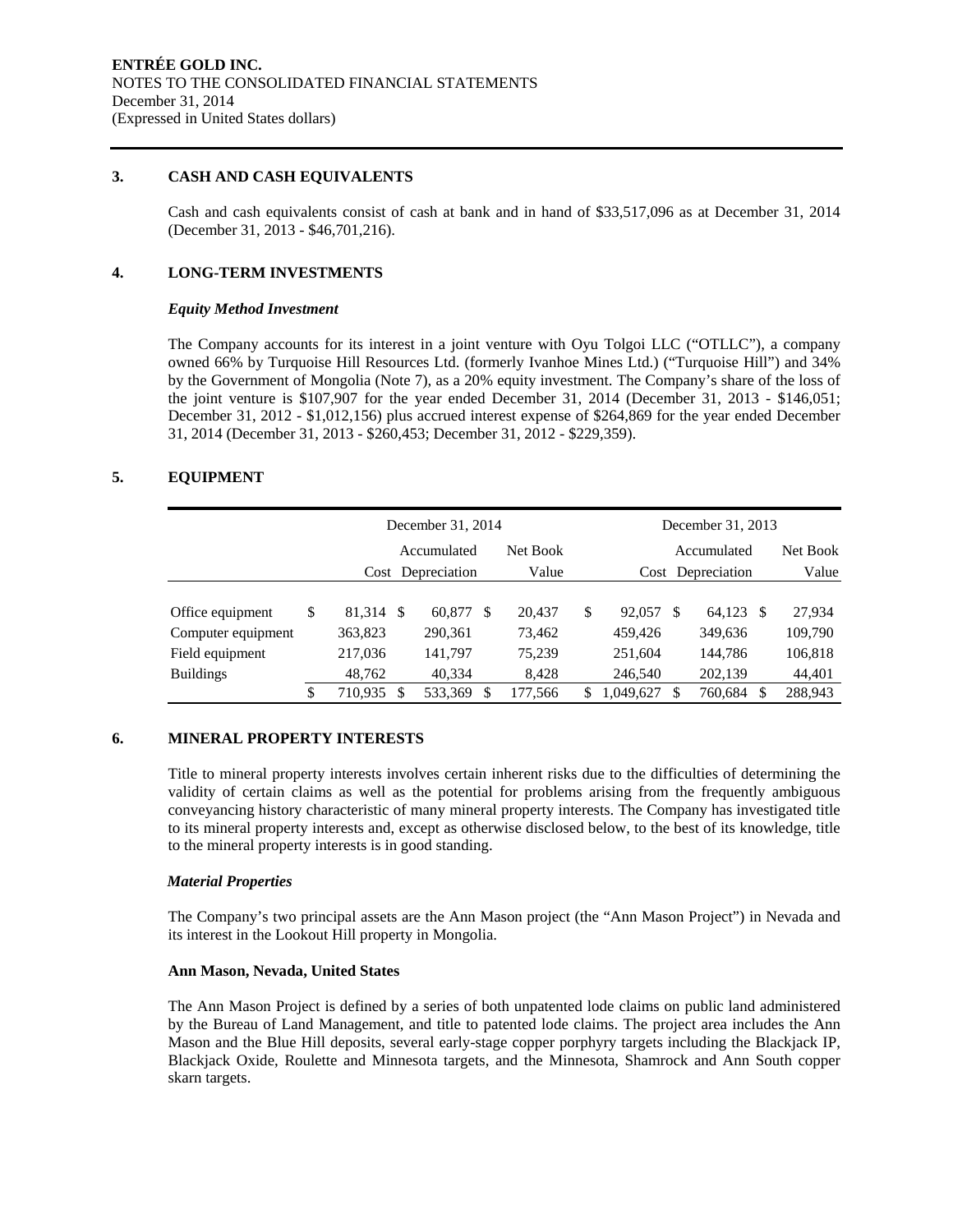#### **6. MINERAL PROPERTY INTERESTS** (cont'd...)

#### *Material Properties* (cont'd...)

#### **Ann Mason, Nevada, United States** (cont'd...)

Certain of the unpatented lode claims are leased to the Company pursuant to a mining lease and option to purchase agreement ("MLOPA") with two individuals. Under the MLOPA, the Company has the option to purchase the claims for \$500,000, which, if exercised, will be subject to a 3% net smelter returns ("NSR") royalty (which may be bought down to a 1% NSR royalty for \$2 million). The MLOPA also provides for annual advance minimum royalty payments of \$27,500 which commenced in 2011 and will continue until the commencement of sustained commercial production. The advance payments will be credited against future royalty payments or the buy down of the royalty.

In September 2009, the Company entered into an agreement whereby the Company may acquire an 80% interest in certain unpatented lode claims formerly known as the Roulette property. In order to acquire its interest, the Company must: (a) incur expenditures of \$1,000,000, make cash payments of \$140,000 and issue 85,000 common shares of the Company within three years (completed); (b) make aggregate advance royalty payments totalling \$375,000 between the fifth and tenth anniversaries of the agreement (\$50,000 of which has been paid); and (c) deliver a bankable feasibility study before the tenth anniversary of the agreement.

In February 2013, the Company entered into an agreement with Sandstorm Gold Ltd. ("Sandstorm") whereby the Company granted Sandstorm a 0.4% NSR royalty over certain of the unpatented lode claims, including the claims covering the Ann Mason and Blue Hill deposits, in return for an upfront payment of \$5 million (the "Sandstorm NSR Payment") which was recorded as a recovery to acquisition costs. In addition, certain of the patented lode claims are subject to a 2% NSR royalty.

During the year ended December 31, 2014, the Company acquired certain upatented lode claims within or continguous to the boundaries of its Ann Mason Project pursuant to which the Company paid \$100,000 and issued 250,000 common shares valued at \$73,618.

#### **Lookout Hill, Mongolia**

The Lookout Hill property in the South Gobi region of Mongolia is comprised of two mining licences, Shivee Tolgoi and Javhlant, granted by the Mineral Resources Authority of Mongolia ("MRAM") in October 2009. Title to the two licences is held by the Company.

In October 2004, the Company entered into an arm's-length Equity Participation and Earn-In Agreement (the "Earn In Agreement") with Turquoise Hill. Under the Earn-In Agreement, Turquoise Hill agreed to purchase equity securities of the Company, and was granted the right to earn an interest in what is now the eastern portion of the Shivee Tolgoi mining licence and all of the Javhlant mining licence (together the "Joint Venture Property"). Most of Turquoise Hill's rights and obligations under the Earn-In Agreement were subsequently assigned by Turquoise Hill to what was then its wholly-owned subsidiary, OTLLC. The Government of Mongolia subsequently acquired a 34% interest in OTLLC from Turquoise Hill.

On June 30, 2008, OTLLC gave notice that it had completed its earn-in obligations by expending a total of \$35 million on exploration of the Joint Venture Property. OTLLC earned an 80% interest in all minerals extracted below a sub-surface depth of 560 metres from the Joint Venture Property and a 70% interest in all minerals extracted from surface to a depth of 560 metres from the Joint Venture Property. In accordance with the Earn-In Agreement, the Company and OTLLC formed a joint venture (the "Entrée-OTLLC Joint Venture") on terms annexed to the Earn-In Agreement.

The portion of the Shivee Tolgoi mining licence outside of the Joint Venture Property ("Shivee West") is 100% owned by the Company, but is subject to a right of first refusal by OTLLC.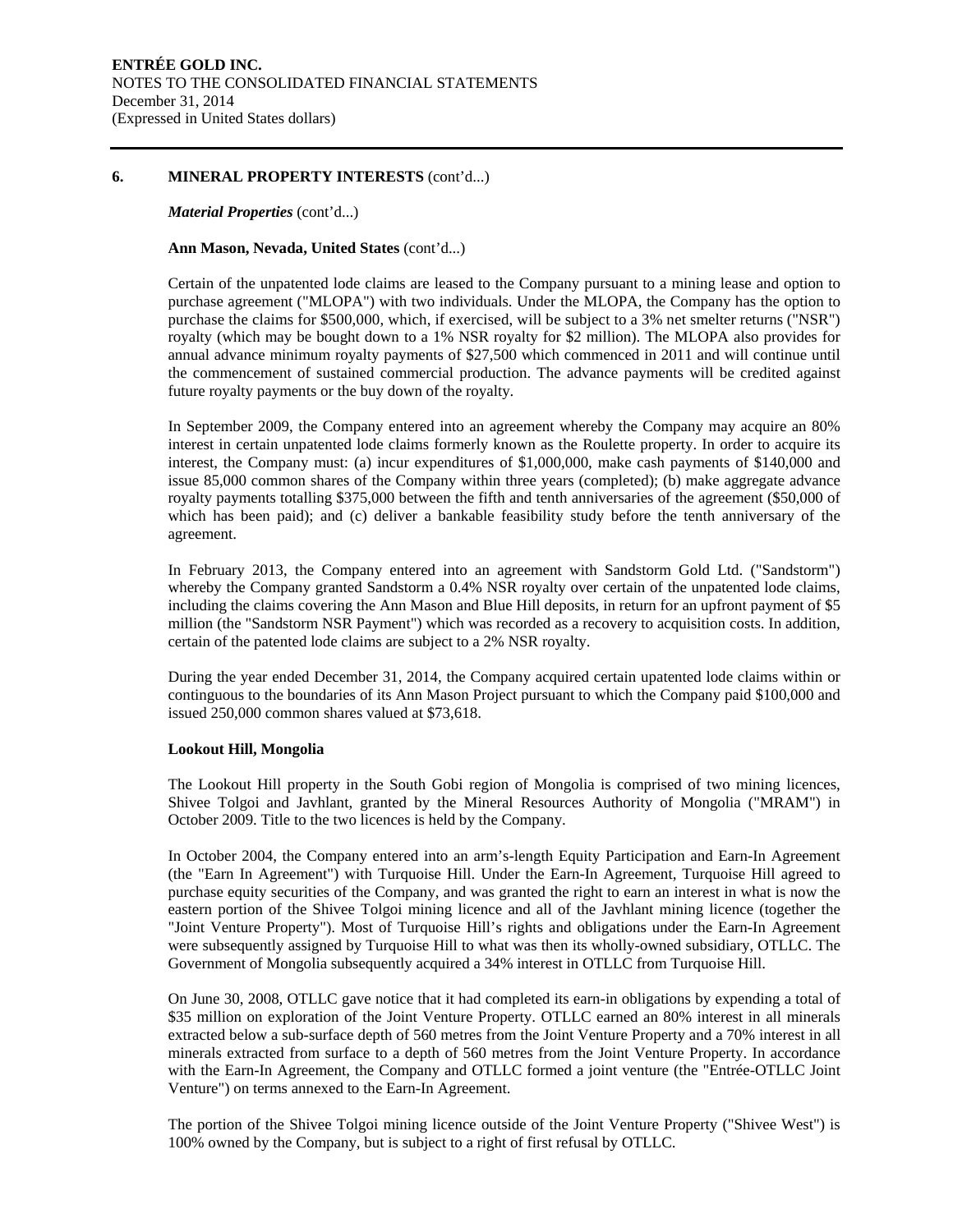#### **6. MINERAL PROPERTY INTERESTS** (cont'd...)

#### *Material Properties* (cont'd...)

#### **Lookout Hill, Mongolia** (cont'd...)

The conversion of the original Shivee Tolgoi and Javhlant exploration licences into mining licences was a condition precedent to the Investment Agreement (the "Investment Agreement") between Turquoise Hill, OTLLC, the Government of Mongolia and Rio Tinto International Holdings Limited. The licences are part of the contract area covered by the Investment Agreement, although the Company is not a party to the Investment Agreement. The Shivee Tolgoi and Javhlant mining licences were each issued for a 30 year term and have rights of renewal for two further 20 year terms.

On February 27, 2013, notice (the "Notice") was delivered to the Company that the Ministry of Mining had cancelled the July 2009 Order (the "2009 Order") registering the reserves on the Joint Venture Property. The Notice stated that the 2009 Order breached sections of the Minerals Law of Mongolia and Charter of the Minerals Resource Counsel that give the head of MRAM the authority to register reserves, rather than the Minister of Mineral Resources and Energy. The Notice further advised that the Company is temporarily restricted from transferring, selling or leasing the Shivee Tolgoi and Javhlant mining licences. On September 4, 2013, the Minister of Mining issued Order No. 179, advising the Minerals Professional Council to re-submit its previous conclusions regarding the reserves to MRAM for review and registration. On September 6, 2013, the head of MRAM ordered that the reserves on the Joint Venture Property be registered. The Company was also subsequently advised that the temporary transfer restriction on the joint venture mining licences will be lifted.

As of December 31, 2014, the Entrée-OTLLC Joint Venture had expended approximately \$26.9 million to advance the Joint Venture Property. Under the terms of the Entrée-OTLLC Joint Venture, OTLLC contributed on behalf of the Company its required participation amount charging interest at prime plus 2% (Note 7).

#### *Other Properties*

The Company also has interests in non-material properties in Australia, the United States and Peru. During the year ended December 31, 2014, the Company recorded an impairment of mineral property interests of \$552,095 (December 31, 2013 - \$437,732; December 31, 2012 - \$486,746) against these properties.

Capitalized mineral property acquisition costs are summarized as follows:

|                    | December 31,<br>2014 | December 31.<br>2013                  |
|--------------------|----------------------|---------------------------------------|
| Ann Mason<br>Other | \$<br>453.064        | 43,966,474 \$ 47,777,956<br>1,028,609 |
| <b>Total</b>       | 44,419,538 \$        | 48,806,565                            |

Ann Mason capitalized mineral property acquisition costs are net of the \$5 million Sandstorm NSR Payment.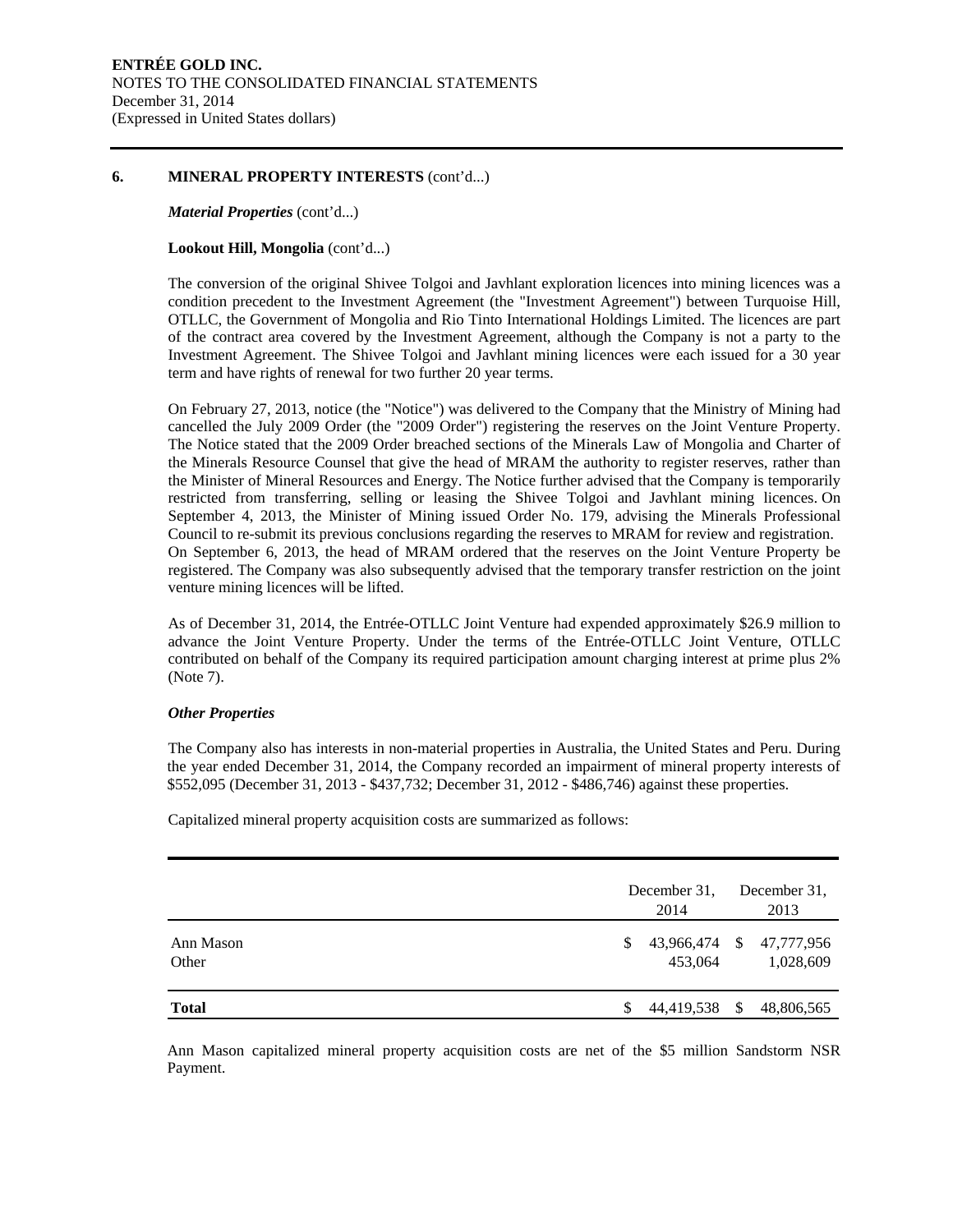#### **6. MINERAL PROPERTY INTERESTS** (cont'd...)

Expensed exploration costs are summarized as follows:

|                            |    | Year Ended<br>December 31.<br>2014 |     | <b>Year Ended</b><br>December 31.<br>2013 |               | Year Ended<br>December 31.<br>2012 |
|----------------------------|----|------------------------------------|-----|-------------------------------------------|---------------|------------------------------------|
| US.<br>Mongolia<br>Other   | \$ | 7,066,997<br>1,672,341<br>315,549  | \$. | 3,940,264<br>1,355,493<br>807,235         | <sup>\$</sup> | 5,857,999<br>1,964,883<br>411,472  |
| <b>Total all locations</b> | S  | 9,054,887                          |     | 6,102,992                                 | \$            | 8,234,354                          |

### **7. LOANS PAYABLE**

Under the terms of the Entrée-OTLLC Joint Venture (Note 6), OTLLC will contribute funds to approved joint venture programs and budgets on the Company's behalf. Interest on each loan advance shall accrue at an annual rate equal to OTLLC's actual cost of capital or the prime rate of the Royal Bank of Canada, plus two percent (2%) per annum, whichever is less, as at the date of the advance. The loans will be repayable by the Company monthly from ninety percent (90%) of the Company's share of available cash flow from the Entrée-OTLLC Joint Venture. In the absence of available cash flow, the loans will not be repayable. The loans are not expected to be repaid within one year.

#### **8. SANDSTORM FINANCING ARRANGEMENT**

In February 2013, the Company entered into an equity participation and funding agreement with Sandstorm that provided an upfront deposit (the "Deposit") from Sandstorm of \$40 million. The Company will use future payments that it receives from its mineral property interests to purchase and deliver metal credits to Sandstorm, in amounts that are indexed to the Company's share of gold, silver and copper production from the Joint Venture Property as follows:

- 25.7% of the Company's share of gold and silver, and 2.5% of the Company's share of copper, produced from the portion of the Shivee Tolgoi mining licence included in the Joint Venture Property; and
- 33.8% of the Company's share of gold and silver, and 2.5% of the Company's share of copper, produced from the Javhlant mining licence.

In addition to the Deposit, upon delivery of the metal credits Sandstorm will make a cash payment to the Company equal to the lesser of the prevailing market price and \$220 per ounce of gold, \$5 per ounce of silver and \$0.50 per pound of copper (subject to inflation adjustments). After approximately 8.6 million ounces of gold, 40.3 million ounces of silver and 9.1 billion pounds of copper have been produced from the entire Joint Venture Property, the cash payment will increase to the lesser of the prevailing market price and \$500 per ounce of gold, \$10 per ounce of silver and \$1.10 per pound of copper (subject to inflation adjustments). To the extent that the prevailing market price is greater than the amount of the cash payment, the difference between the two will be credited against the Deposit (the net amount of the Deposit being the "Unearned Balance").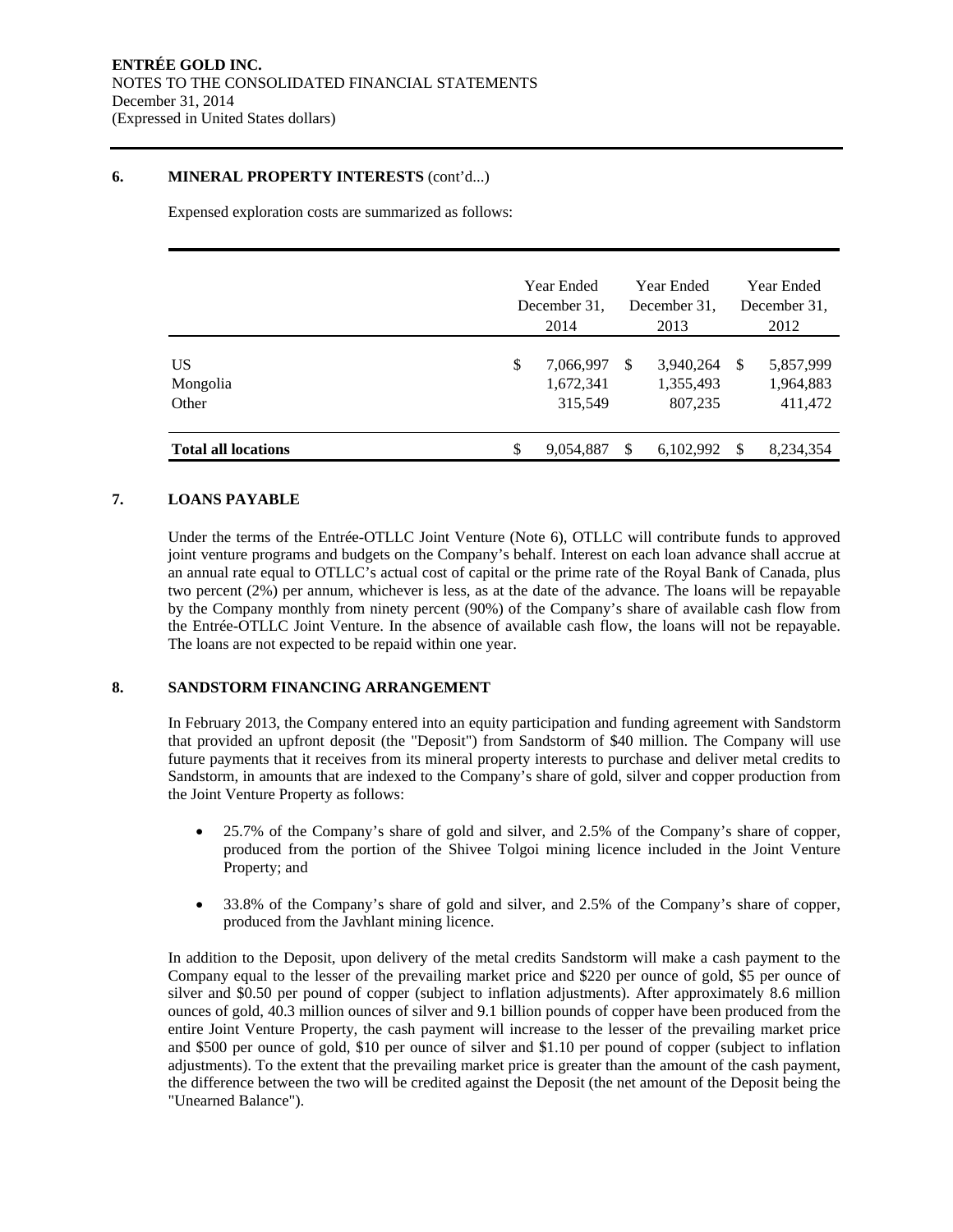#### **8. SANDSTORM FINANCING ARRANGEMENT** (cont'd...)

In the event of a partial expropriation of the Company's economic interest, contractually or otherwise, in the Joint Venture Property, which is not reversed during the abeyance period provided for in the equity participation and funding agreement, the Company will be required to return a pro rata portion of the Deposit (the amount of the repayment not to exceed the amount of the Unearned Balance) and the metal credits that the Company is required to deliver will be reduced proportionately. In the event of a full expropriation, the full amount of the Unearned Balance must be returned with interest.

The Company is not required to deliver actual metal, and the Company may use revenue from any of its assets to purchase the requisite amount of metal credits.

The Company recorded the Deposit as deferred revenue and will recognize amounts in revenue as metal credits are delivered to Sandstorm.

In addition, the Company entered into an agreement with Sandstorm whereby the Company granted Sandstorm a 0.4% NSR royalty over certain of the Ann Mason Project claims, including the claims covering the Ann Mason and Blue Hill deposits, in return for the Sandstorm NSR Payment of \$5 million which was recorded as a recovery to acquisition costs.

The Company also completed a private placement with Sandstorm for gross proceeds of \$9,722,897 during the year ended December 31, 2013.

The transaction costs related to the Sandstorm financing arrangement incurred in 2013 were \$936,926 for consultancy and advisory fees, \$192,203 for legal fees included in general and administration expenses and \$86,636 for share issuance costs.

#### **9. COMMON STOCK**

#### **Share issuances**

In January 2012, the underwriters for the Company's November 2011 marketed offering exercised their over allotment option pursuant to which the Company issued 1,150,000 common shares at a price of C\$1.25 per share. Rio Tinto elected to exercise its pre-emptive rights and purchased an additional 170,455 shares at a price of C\$1.25 per share. The total gross proceeds from the over allotment were \$1,628,583. Related share issuance costs were \$108,058.

In January 2012, the Company issued 40,000 shares at a fair value of \$52,293 to acquire certain claims within or contiguous to the boundaries of its Ann Mason Project.

In June 2012, the Company issued 500,000 shares at a fair value of \$326,483 to purchase a 100% interest in the Lordsburg and Oak Grove properties.

In March 2013, the Company completed a private placement with Sandstorm consisting of 17,857,142 common shares issued at a price of C\$0.56 per share for gross proceeds of \$9,722,897. Related share issuance costs were \$86,636.

In May 2014, the Company issued 250,000 shares at a fair value of \$73,618 to acquire certain claims within the boundaries of its Ann Mason Project.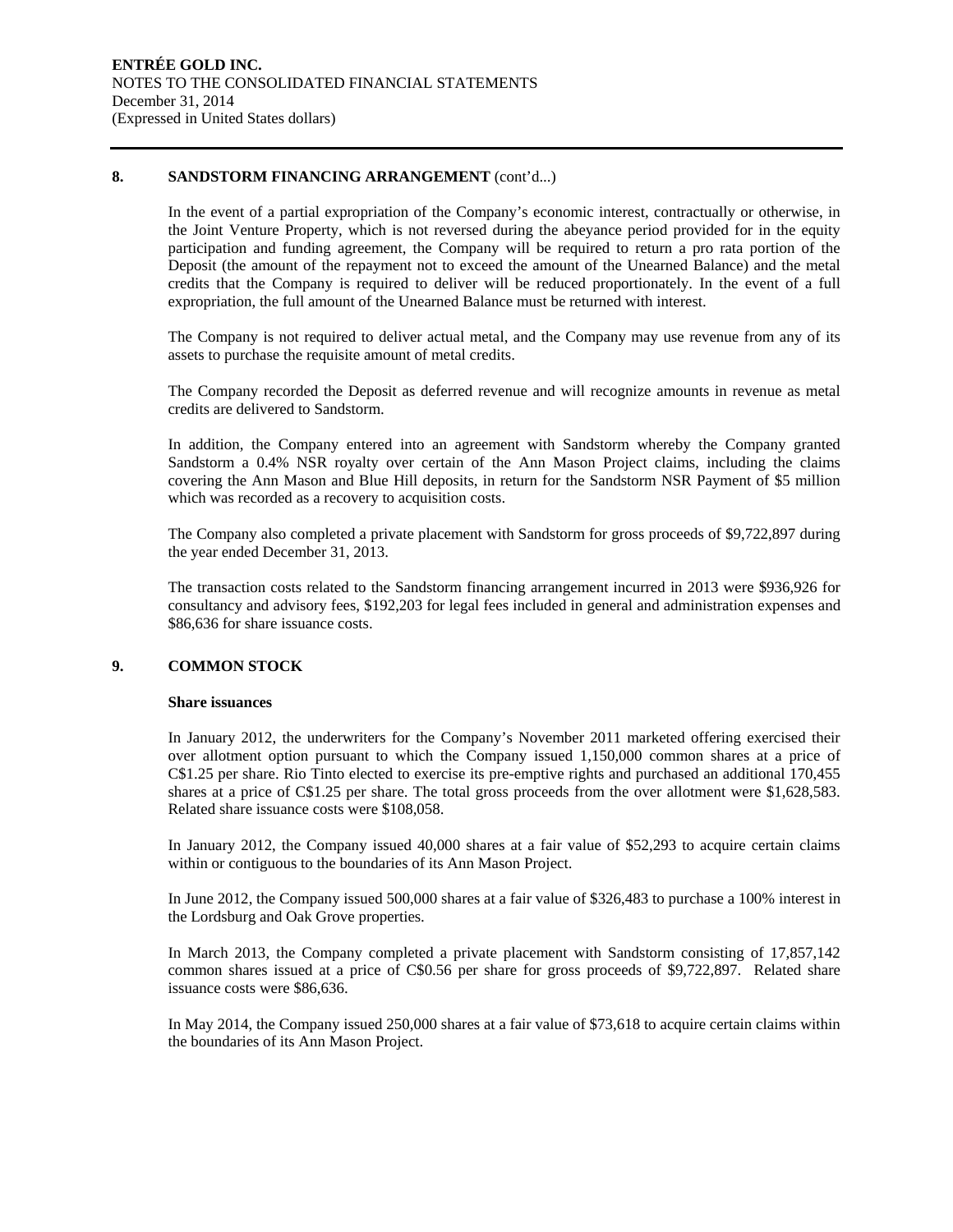#### **9. COMMON STOCK** (cont'd...)

#### **Stock options**

The Company has adopted a stock option plan (the "Plan") to grant options to directors, officers, employees and consultants. Under the Plan, the Company may grant options to acquire up to 10% of the issued and outstanding shares of the Company. Options granted can have a term of up to ten years and an exercise price typically not less than the Company's closing stock price on the last trading day before the date of grant. Vesting is determined at the discretion of the Board of Directors.

The Company uses the Black-Scholes option pricing model to determine the fair value of stock options granted. For employees, the compensation expense is amortized on a straight-line basis over the requisite service period which approximates the vesting period. Compensation expense for stock options granted to non-employees is recognized over the contract services period or, if none exists, from the date of grant until the options vest. Compensation associated with unvested options granted to non-employees is re-measured on each balance sheet date using the Black-Scholes option pricing model.

The Company uses historical data to estimate option exercise, forfeiture and employee termination within the valuation model. The risk-free interest rate is based on a treasury instrument whose term is consistent with the expected term of the stock options. The Company has not paid and does not anticipate paying dividends on its common stock; therefore, the expected dividend yield is assumed to be zero. Companies are required to utilize an estimated forfeiture rate when calculating the expense for the reporting period. Based on the best estimate, management applied the estimated forfeiture rate of Nil in determining the expense recorded in the accompanying Statements of Operations and Comprehensive Loss.

|                              | Number of Options | Weighted Average<br><b>Exercise Price</b><br>(C\$) |
|------------------------------|-------------------|----------------------------------------------------|
| Balance at December 31, 2011 | 9,135,500         | 2.16                                               |
| Granted                      | 1,882,000         | 1.22                                               |
| Expired                      | (1,177,500)       | 2.14                                               |
| Forfeited                    | (617,000)         | 2.05                                               |
| Balance at December 31, 2012 | 9,223,000         | 1.98                                               |
| Granted                      | 7,560,000         | 0.47                                               |
| Expired                      | (2,379,500)       | 1.80                                               |
| Forfeited                    | (3,000)           | 1.25                                               |
| Balance at December 31, 2013 | 14,400,500        | 1.22                                               |
| Granted                      | 2,815,000         | 0.21                                               |
| Expired                      | (2,811,500)       | 1.99                                               |
| Forfeited                    | (625,000)         | 1.43                                               |
| Balance at December 31, 2014 | 13,779,000        | 0.85                                               |

Stock option transactions are summarized as follows:

The number of stock options exercisable at December 31, 2014 was 13,779,000.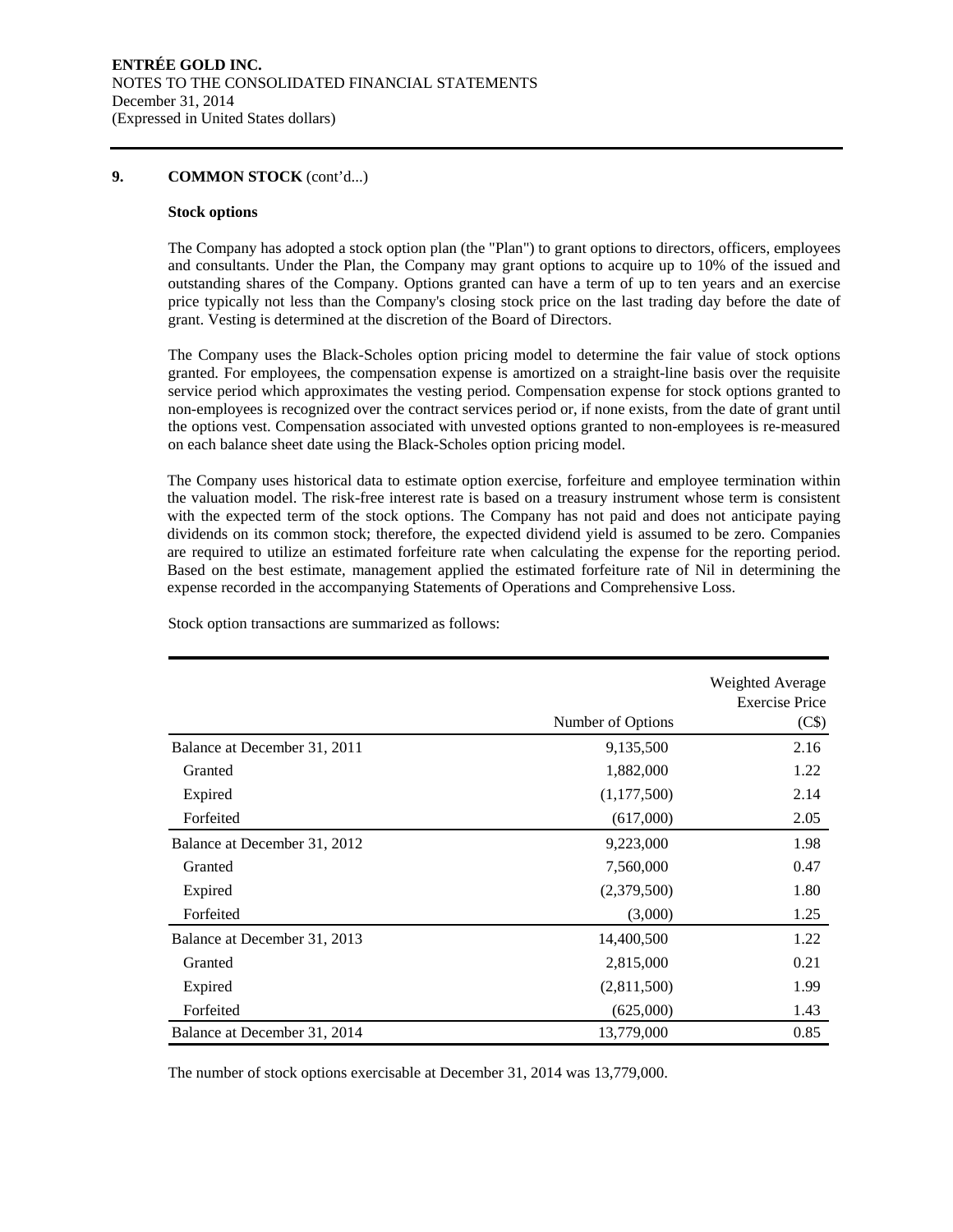#### **9. COMMON STOCK** (cont'd...)

#### **Share options** (cont'd...)

At December 31, 2014, the following stock options were outstanding:

| Number of<br>Options | Exercise<br>Price<br>(C\$) | Aggregate<br>Intrinsic Value<br>(C\$) | <b>Expiry Date</b> | Number of<br>Options<br>Exercisable | Aggregate<br><b>Intrinsic Value</b><br>(C\$) |
|----------------------|----------------------------|---------------------------------------|--------------------|-------------------------------------|----------------------------------------------|
|                      |                            |                                       |                    |                                     |                                              |
| 300,000              | 2.34                       |                                       | September 22, 2015 | 300,000                             |                                              |
| 1,172,500            | 2.86                       | $\overline{\phantom{a}}$              | November 22, 2015  | 1,172,500                           |                                              |
| 200,000              | 3.47                       | $\overline{\phantom{a}}$              | January 4, 2016    | 200,000                             |                                              |
| 125,000              | 2.94                       | $\overline{\phantom{a}}$              | March 8, 2016      | 125,000                             |                                              |
| 150,000              | 2.05                       | $\overline{\phantom{a}}$              | July 7, 2016       | 150,000                             |                                              |
| 100,000              | 2.23                       |                                       | July 15, 2016      | 100,000                             |                                              |
| 1,561,500            | 1.25                       | $\overline{\phantom{a}}$              | January 6, 2017    | 1,561,500                           |                                              |
| 100,000              | 0.73                       | $\overline{\phantom{a}}$              | June 18, 2017      | 100,000                             |                                              |
| 4,680,000            | 0.56                       | $\overline{\phantom{a}}$              | March 15, 2018     | 4,680,000                           |                                              |
| 50,000               | 0.32                       | $\overline{\phantom{a}}$              | April 9, 2018      | 50,000                              |                                              |
| 150,000              | 0.34                       | $\overline{\phantom{a}}$              | June 27, 2018      | 150,000                             |                                              |
| 2,375,000            | 0.30                       | $\blacksquare$                        | December 19, 2018  | 2,375,000                           |                                              |
| 2,815,000            | 0.21                       |                                       | December 22, 2019  | 2,815,000                           |                                              |
| 13,779,000           |                            | \$                                    |                    | 13,779,000                          | \$                                           |

The aggregate intrinsic value in the preceding table represents the total intrinsic value, based on the Company's closing stock price of C\$0.21 per share as of December 31, 2014, which would have been received by the option holders had all option holders exercised their options as of that date. The total number of in-the-money options vested and exercisable as of December 31, 2014 was Nil. The total intrinsic value of options exercised during the year ended December 31, 2014 was \$Nil (December 31, 2013 - \$Nil; December 31, 2012 - \$Nil).

#### **Stock-based compensation**

2,815,000 stock options were granted during the year ended December 31, 2014. The fair value of stock options granted during the year ended December 31, 2014 was \$251,390 (December 31, 2013 - \$1,421,371; December 31, 2012 - \$1,124,930). Stock-based compensation recognized during the year ended December 31, 2014 was \$251,390 (December 31, 2013 - \$1,422,297; December 31, 2012 - \$1,207,878) which has been recorded in the consolidated statements of operations and comprehensive loss as follows with corresponding additional paid-in capital recorded in stockholders' equity: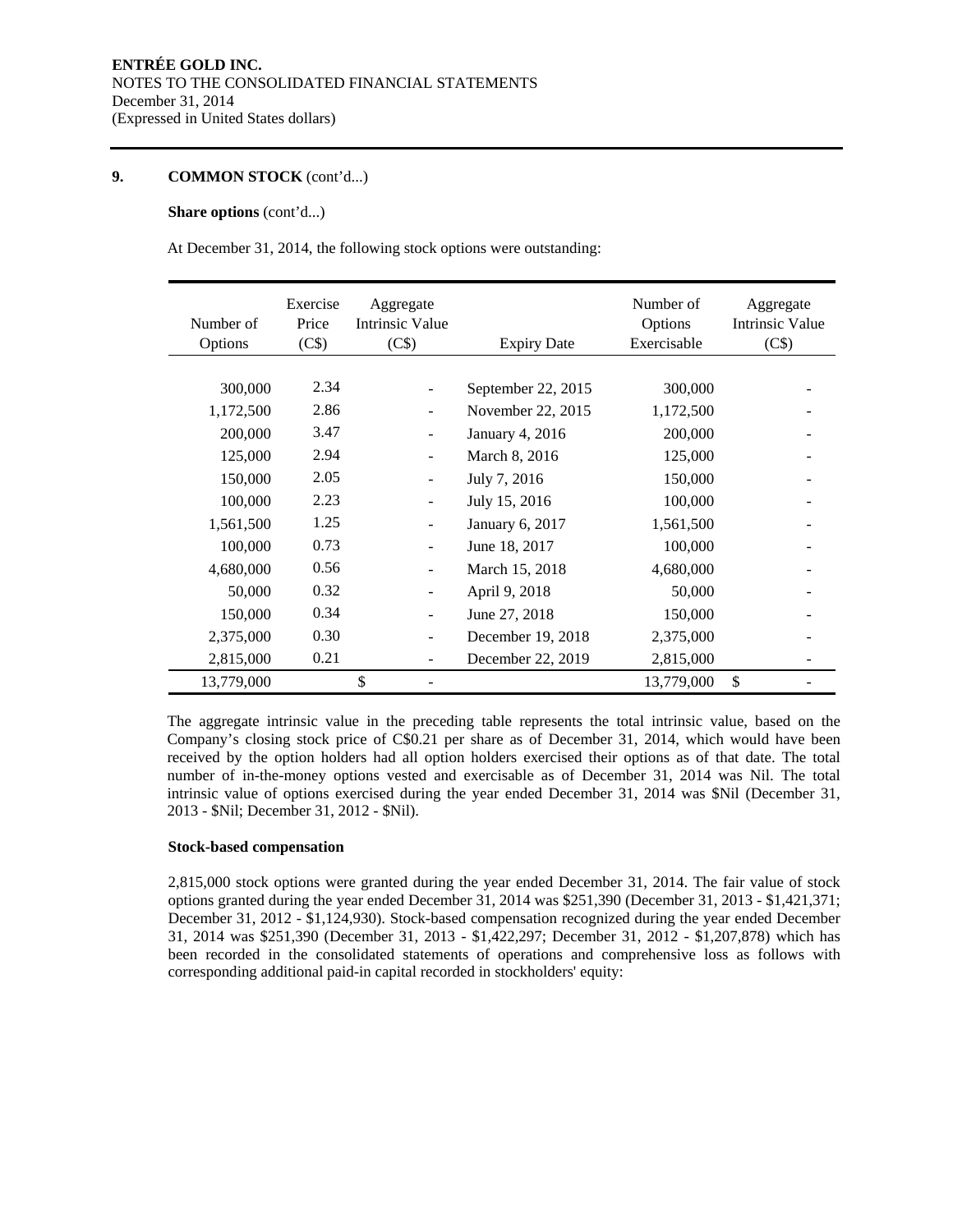# **9. COMMON STOCK** (cont'd...)

**Stock-based compensation** (cont'd...)

|                            |              | <b>Year Ended</b> |              | Year Ended | Year Ended |              |
|----------------------------|--------------|-------------------|--------------|------------|------------|--------------|
|                            | December 31, |                   | December 31, |            |            | December 31. |
|                            |              | 2014              |              | 2013       |            | 2012         |
| Exploration                |              | 35.893            | - \$         | 294.676 \$ |            | 267,452      |
| General and administration |              | 215,497           |              | 1,127,621  |            | 940,426      |
|                            |              | 251.390           |              | 1,422,297  |            | 1,207,878    |

The following weighted-average assumptions were used for the Black-Scholes valuation of stock options granted:

|                                  | December 31.<br>2014 | December 31,<br>2013 | December 31.<br>2012 |
|----------------------------------|----------------------|----------------------|----------------------|
| Risk-free interest rate          | 1.25%                | 1.30%                | 1.13%                |
| Expected life of options (years) | 4.3                  | 4.3                  | 4.9                  |
| Annualized volatility            | 65%                  | 75%                  | 73%                  |
| Dividend rate                    | $0.00\%$             | $0.00\%$             | $0.00\%$             |
| Fair value per option            | \$0.09               | \$0.19               | \$0.60               |

#### **10. SEGMENT INFORMATION**

The Company operates in one business segment being the exploration of mineral property interests.

Geographic information is as follows:

|                     | December 31.<br>2014 | December 31.<br>2013 |            |  |
|---------------------|----------------------|----------------------|------------|--|
| Identifiable assets |                      |                      |            |  |
|                     |                      |                      |            |  |
| <b>USA</b>          | \$<br>46,949,474     | - \$                 | 49,405,542 |  |
| Canada              | 31,274,058           |                      | 45,822,245 |  |
| Australia           | 897,181              |                      | 1,642,736  |  |
| Mongolia            | 533,386              |                      | 504,408    |  |
| Other               | 36,399               |                      | 20,174     |  |
|                     | \$<br>79,690,498     | -S                   | 97,395,105 |  |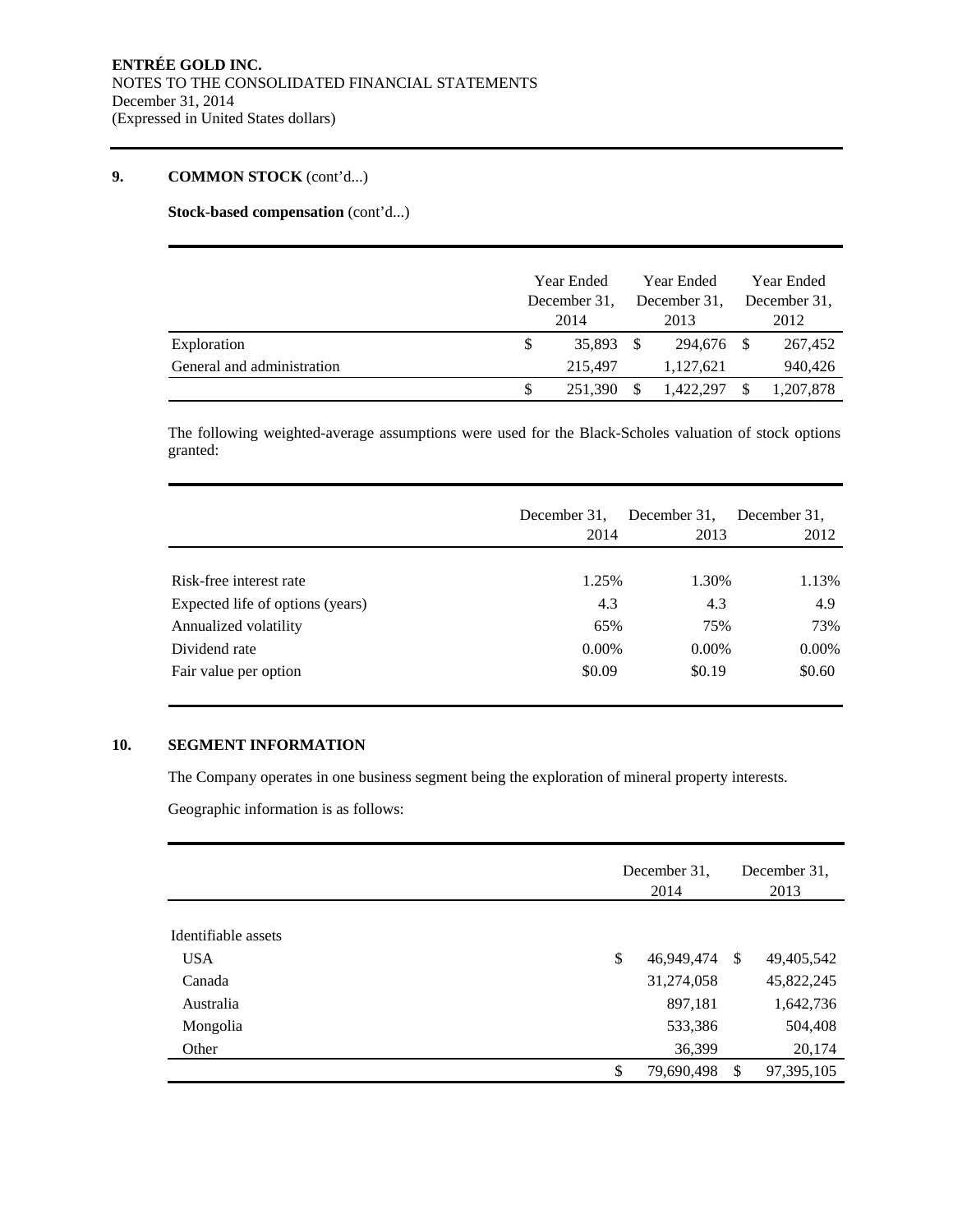### **11. INCOME TAXES**

A reconciliation of income taxes at statutory rates with the reported taxes is as follows:

|                                                       | Year Ended            |               | <b>Year Ended</b> |               | Year Ended   |
|-------------------------------------------------------|-----------------------|---------------|-------------------|---------------|--------------|
|                                                       | December 31,          |               | December 31,      |               | December 31, |
|                                                       | 2014                  |               | 2013              |               | 2012         |
|                                                       |                       |               |                   |               |              |
| Loss for the year before income taxes                 | (12, 725, 835)        | S.            | (13, 484, 781)    | S.            | (14,866,359) |
| Statutory rate                                        | 26.00%                |               | 25.75%            |               | 25.00%       |
| Expected income tax recovery                          | (3,308,717)           |               | (3,472,331)       |               | (3,716,590)  |
| Permanent differences and other                       | 1,645,947             |               | (78, 811)         |               | 270,521      |
| Difference in foreign tax rates and enacted tax rates | 1,011,166             |               | (366,039)         |               | (577, 544)   |
| Effect of dissolution of subsidiaries                 | (4,065,731)           |               |                   |               |              |
| Change in valuation allowance                         | 660,688               |               | 1,611,239         |               | 4,353,383    |
| Withholding taxes                                     |                       |               | 243,186           |               |              |
| Total income tax expense (recovery)                   | \$<br>(4,056,647)     | \$            | (2,062,756)       | \$            | 329,770      |
|                                                       |                       |               |                   |               |              |
| Current income tax expense (recovery)                 | \$<br>$(123, 255)$ \$ |               | 319,112           | $\mathcal{S}$ |              |
| Deferred income tax expense (recovery)                | (3,933,392)           |               | (2,381,868)       |               | 329,770      |
| Total income taxes                                    | \$<br>(4,056,647)     | <sup>\$</sup> | (2,062,756)       | -S            | 329,770      |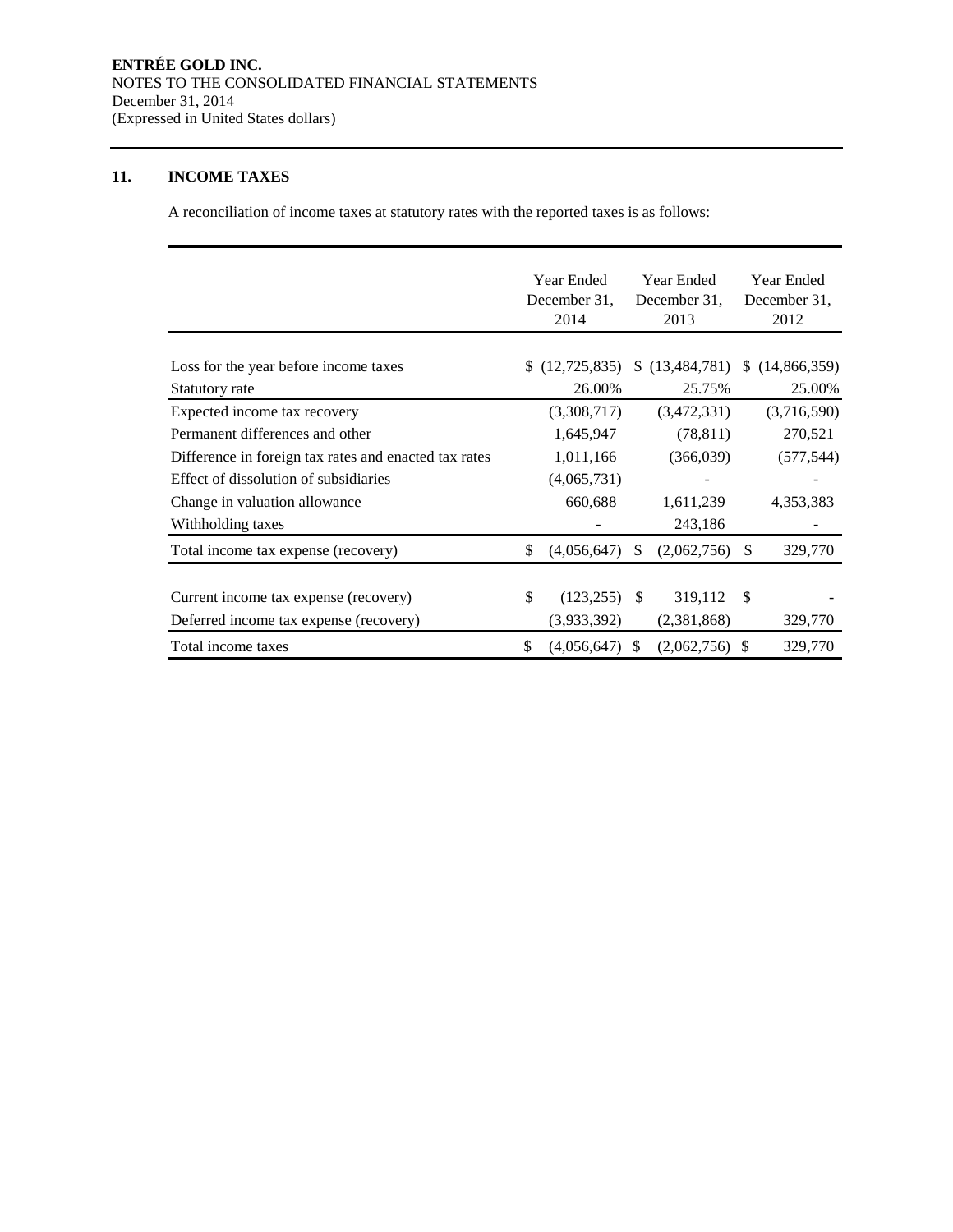#### **11. INCOME TAXES** (cont'd...)

The significant components of the Company's deferred income tax assets and liabilities are as follows:

|                                     | <b>Year Ended</b><br>Year Ended                  |
|-------------------------------------|--------------------------------------------------|
|                                     | December 31,<br>December 31,                     |
|                                     | 2014<br>2013                                     |
|                                     |                                                  |
| Deferred income tax assets:         |                                                  |
| Non-capital loss carry forward      | \$.<br>19,506,412<br>20,423,498<br>S.            |
| Resource expenditures               | 9,278,934<br>7,259,556                           |
| Equipment                           | 152,063<br>144,776                               |
| Share issue and legal costs         | 70,341<br>149,596                                |
| Other                               | 5,015,648<br>349,379                             |
|                                     | 32,004,020<br>30,346,183                         |
| Valuation allowance                 | (24, 634, 353)<br>(23, 973, 665)                 |
| Deferred income tax assets          | \$<br>7,369,667<br>$\mathbb{S}$<br>6,372,518     |
| Deferred income tax liabilities:    |                                                  |
| Foreign exchange on loan            | \$<br>$(1,441,120)$ \$                           |
| Mineral property interests          | (13,713,034)<br>(9,335,671)                      |
| Deferred income tax liabilities     | $(10,776,791)$ \$ $(13,713,034)$                 |
| Net deferred income tax liabilities | \$<br>$\mathbb{S}$<br>(3,407,124)<br>(7,340,516) |
|                                     |                                                  |

The Company has available for deduction against future taxable income non-capital losses of approximately \$36,340,000 (2013: \$34,720,000) in Canada, \$690,000 (2013: \$710,000) in China, \$7,160,000 (2013: \$7,770,000) in Mongolia, \$23,260,000 (2013: \$26,270,000) in the United States of America, \$Nil (2013: \$580,000) in Australia and \$520,000 (2013: \$410,000) in Peru. These losses, if not utilized, will expire through 2033. Subject to certain restrictions, the Company also has foreign resource expenditures available to reduce taxable income in future years. The Company has recognized \$7,369,667 of deferred tax benefits arising as a result of these losses, resource expenditures, equipment, share issue and legals costs in these financial statements.

The Company recognizes interest accrued related to unrecognized tax benefits in interest expense and penalties in operating expenses. As of December 31, 2014, there was no accrued interest or accrued penalties.

The Company files income tax returns in Canada and several foreign jurisdictions. The Company's Canadian income tax returns from 2008 to 2014 are open. For other foreign jurisdictions, including Mongolia and the U.S., all years remain open.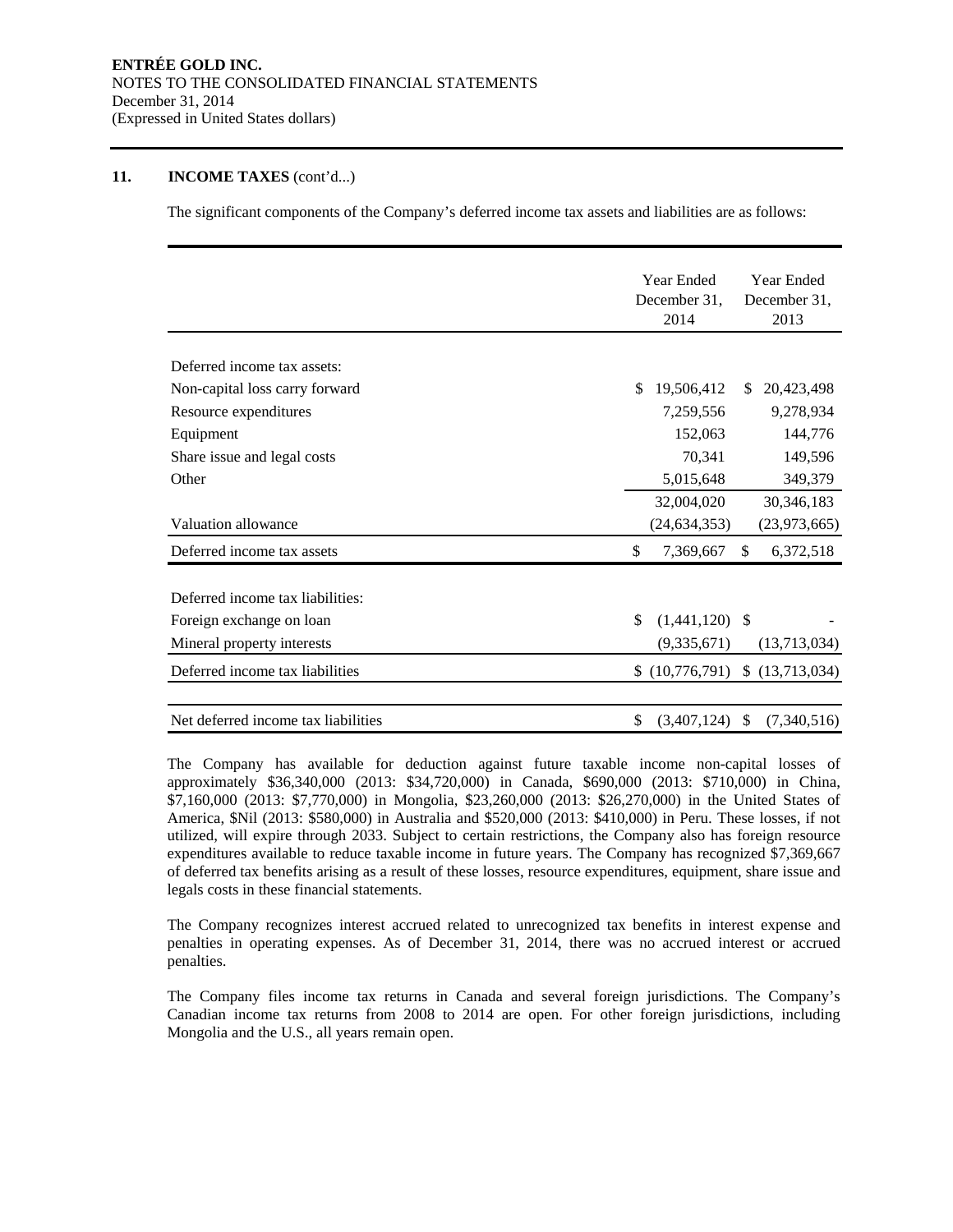#### **12. FAIR VALUE ACCOUNTING**

Fair value measurement is based on a fair value hierarchy, which requires an entity to maximize the use of observable inputs and minimize the use of unobservable inputs when measuring fair value. The standard describes three levels of inputs that may be used to measure fair value which are:

Level 1 — Quoted prices that are available in active markets for identical assets or liabilities.

Level 2 — Quoted prices in active markets for similar assets that are observable.

Level 3 — Unobservable inputs that are supported by little or no market activity and that are significant to the fair value of the assets or liabilities.

At December 31, 2014, the Company had Level 1 financial instruments, consisting of cash and cash equivalents, with a fair value of \$33,517,096.

#### **13. DISCLOSURES REGARDING FINANCIAL INSTRUMENTS**

The Company's financial instruments generally consist of cash and cash equivalents, receivables, deposits, accounts payable and accrued liabilities and loans payable. It is management's opinion that the Company is not exposed to significant interest or credit risks arising from these financial instruments. The fair value of these financial instruments approximates their carrying values.

The Company is exposed to currency risk by incurring certain expenditures in currencies other than the Canadian dollar. In addition, as certain of the Company's consolidated subsidiaries' functional currency is the United States dollar, the Company is exposed to foreign currency translation risk. The Company does not use derivative instruments to reduce this currency risk.

### **14. ACCUMULATED OTHER COMPREHENSIVE INCOME (LOSS) (OCI)**

|                                                   | Year Ended –<br>2014 | Year Ended<br>December 31, December 31, December 31,<br>2013 | Year Ended<br>2012 |
|---------------------------------------------------|----------------------|--------------------------------------------------------------|--------------------|
|                                                   |                      |                                                              |                    |
| Accumulated OCI, beginning of period:             |                      |                                                              |                    |
| Currency translation adjustment                   | \$                   | 465,615 \$ 3,253,019 \$ 1,901,351                            |                    |
| Other comprehensive income (loss) for the period: |                      |                                                              |                    |
| Currency translation adjustments                  |                      | $$$ (3,315,737) $$$ (2,787,404) $$$ 1,351,668                |                    |
|                                                   |                      |                                                              |                    |
| Accumulated OCI, end of period:                   |                      |                                                              |                    |
| Currency translation adjustment                   |                      | 465.615                                                      | \$.<br>3.253.019   |